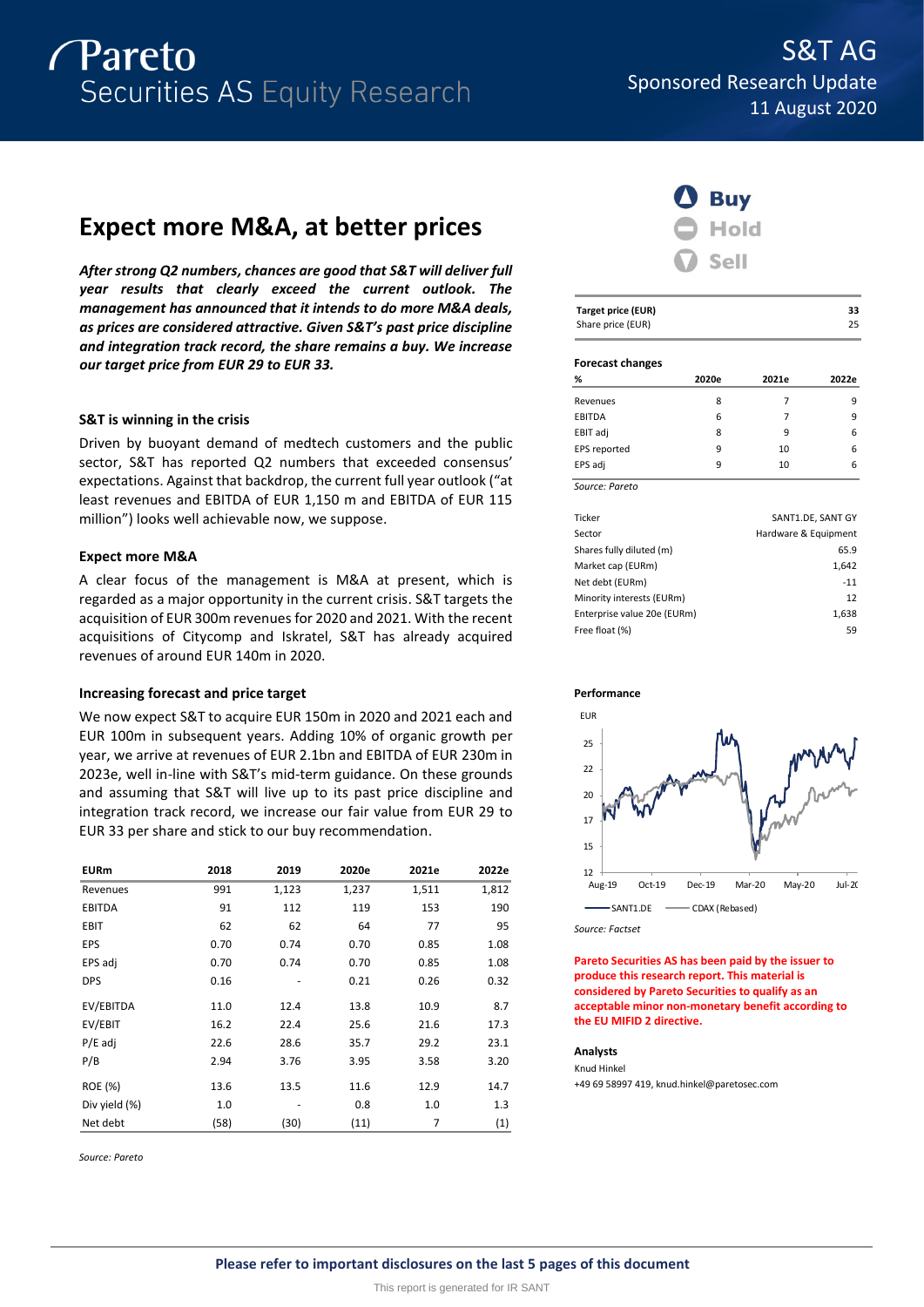# **Wrap-up Q2 numbers**

## **Exhibit 1: Q2**

| <b>S&amp;T AG</b>            |                   | Q2 2019 | Actual<br>Q2 2020 | yoy      |
|------------------------------|-------------------|---------|-------------------|----------|
| <b>Revenues</b>              | <b>EURm</b>       | 249     | 269               | 8%       |
| IT Services                  | $\mathbf{u}$      | 106     | 114               | 8%       |
| <b>IoT Solutions Europe</b>  | $^{\prime\prime}$ | 105     | 157               | 49%      |
| <b>IoT Solutions America</b> | $\mathbf{u}$      | 38      | 36                | $(4)$ %  |
| <b>EBITDA</b>                | $\mathbf{u}$      | 23.1    | 27.0              | 17%      |
| margin                       | %                 | 9.3%    | 10.1%             | 76 bps   |
| <b>IT Services</b>           | $\mathbf{u}$      | 7.1     | 9.7               | 37%      |
| <b>IoT Solutions Europe</b>  | $^{\prime}$       | 14.4    | 16.1              | 12%      |
| <b>IoT Solutions America</b> | $\mathbf{u}$      | 1.6     | 1.2               | $(25)$ % |

*Source: Pareto Securities Research*

S&T reported Q2 numbers that clearly exceeded our already optimistic expectations. Revenues rose by 8% to EUR 269m. As the portfolio effect from past acquisitions contributed ~EUR 30m in the quarter, revenues were up ~4% organically, which is a major achievement in times of corona. S&T and the IoT Solutions Europe segment profits on the one hand from being supplier for respirators for Dräger and GE, among others. These applications will contribute additional revenues of EUR 50m in 2020 (+50% yoy). S&T has been qualified as mission critical supplier and respective facilities in Augsburg, Ismaning and San Diego will stay open during Corona crisis. For 2021, the respective revenues are expected to retreat from EUR 150m to EUR 120m, which is still an elevated level compared to pre-corona times. Second, business with the public sector is keeping up well, for instance control systems for high speed trains. The public sector is keen to spend during the crisis; accordingly, it makes up for ~50% of new projects (2019: 32%) in the meantime. These booming fields more than compensate for weak spots such as avionics (IoT America), that will lose EUR 20m in revenues in 2020.

Profitability was also on a good level as the gross margin approached the longterm target of 40% (was at 39.3% after H1). According to the management, the gross margin is driven by technology and service content of products sold and – depending on the service content – can reach up to 60%. For a pure software/hardware bundle, S&T believes 40-45% to be the upper limit. Also, the phasing-out of business with Nokia and Uniper (segment IoT Americas) helped up the gross margin, as this was low margin business.

EBITDA increased by 17% to EUR 27m, which was 14% above consensus. S&T saw EUR 4.5m labour cost reductions in Q2 (total quarterly costs: EUR 65m) and expects a further EUR 2.5m in Q3 as the management and the board waived 20% of salary in Q2 and Q3 and S&T realized 8% of subsidized "reduced hours".

S&T reported a very strong operating cash flow of EUR 27.2m in the first six months which compares with minus EUR 11.7m in 2019. This was mostly due to the PEC program and related cash inflows from working capital as working capital intensity was down from 22% to 15 % of sales on the  $30<sup>th</sup>$  of June.

One clear focus of the CC was M&A, which is a topic that is regarded as major opportunity in the current crisis as target prices are down from 60% of revenues to 40% at present. This is because (1) lower profits realized by potential targets (2) fewer potential buyers as acquisition financing is harder to obtain, and (3) the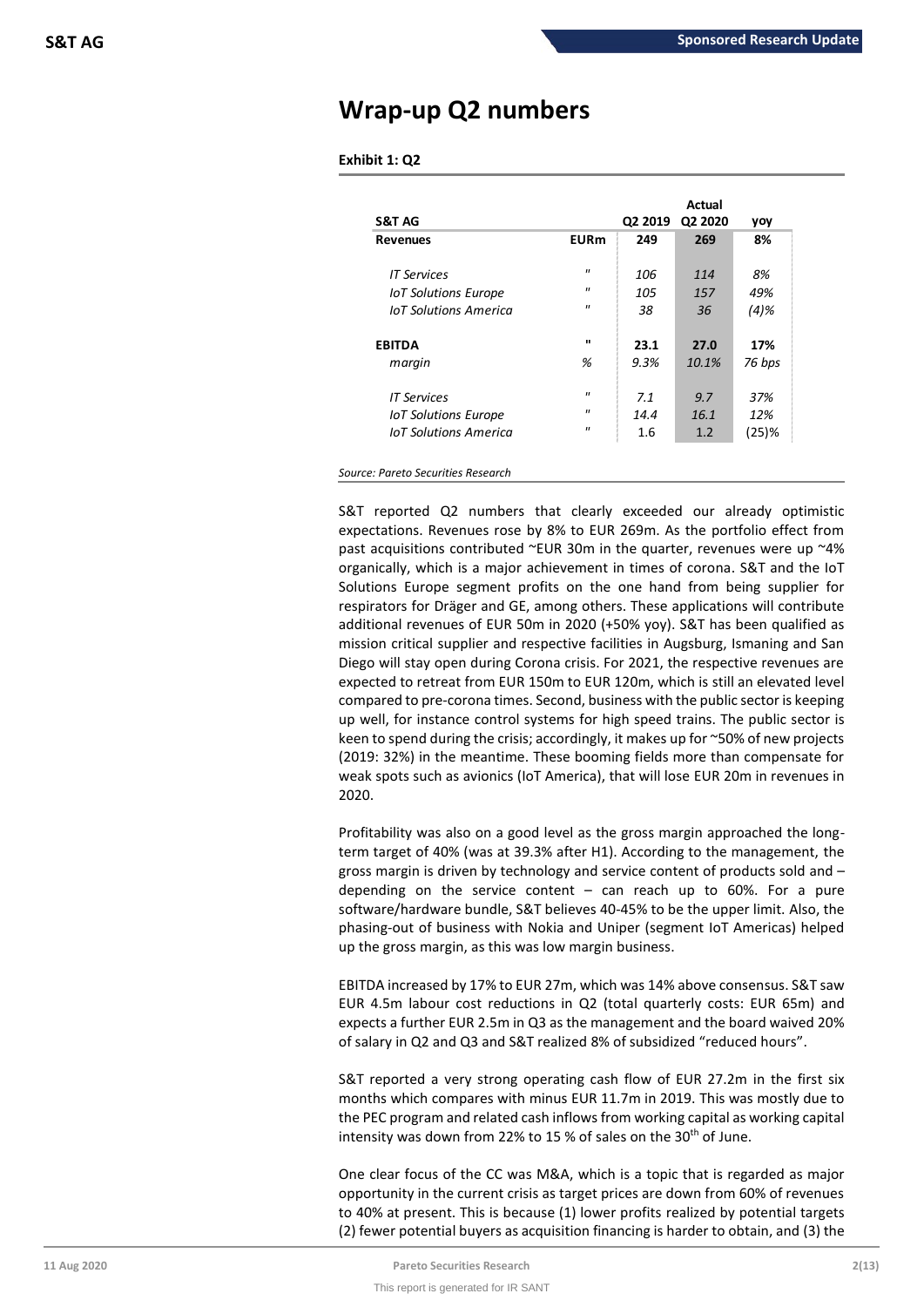due diligence is not so easy at the moment due to travel restrictions. S&T has usually ~10 M&A projects in the pipeline and targets the acquisition of EUR 300m revenues instead of EUR 200m for 2020 and 2021. With the recent acquisition of Citycomp (closing a matter of weeks) and Iskratel (closing in early Q4), S&T has already acquired EUR 140m in 2020. In general, S&T looks for targets with high synergies, so that these can be turned profitable within 2 years. In order to do more, S&T has cash of EUR 257.7m at hand as of the 30th of June 2020.

The company also increased the full year guidance by one notch, now expecting revenues and EBITDA of "at least" EUR 1,150 m and EBITDA of EUR 115 million, respectively (was "around" before).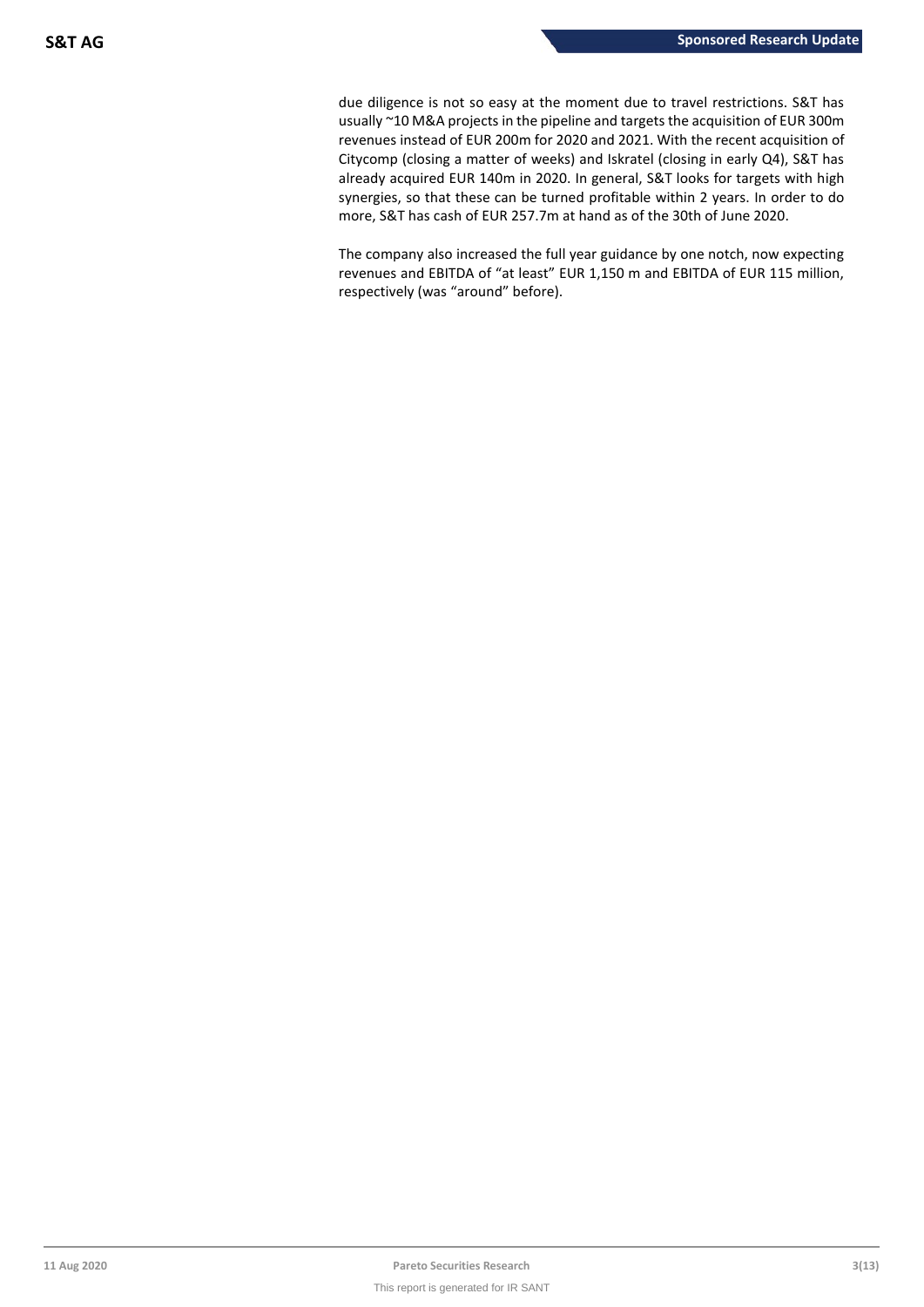# **Valuation update**

## **Exhibit 2: Updated estimates**

| <b>Profit &amp; Loss</b> | 2013    | 2014  | 2015  | 2016    | 2017  | 2018  | 2019  | 2020e   | 2021e | 2022e | 2023e |
|--------------------------|---------|-------|-------|---------|-------|-------|-------|---------|-------|-------|-------|
| Revenue                  | 338     | 386   | 468   | 504     | 882   | 991   | 1,123 | 1,237   | 1,511 | 1,812 | 2,093 |
| % yoy                    | $-0.5%$ | 14.1% | 21.4% | 7.6%    | 75.1% | 12.3% | 13.3% | 10.2%   | 22.1% | 19.9% | 15.5% |
| <b>EBITDA</b>            | 20      | 23    | 28    | 34      | 68    | 91    | 112   | 119     | 153   | 190   | 230   |
| % of sales               | 5.9%    | 5.9%  | 6.1%  | 6.8%    | 7.7%  | 9.1%  | 9.9%  | 9.6%    | 10.1% | 10.5% | 11.0% |
| <b>EBIT</b>              | 14      | 17    | 21    | 24      | 42    | 62    | 62    | 64      | 77    | 95    | 124   |
| % of sales               | 4.2%    | 4.3%  | 4.4%  | 4.8%    | 4.7%  | 6.2%  | 5.5%  | 5.2%    | 5.1%  | 5.2%  | 5.9%  |
| <b>Pretax Profit</b>     | 12      | 15    | 18    | 20      | 35    | 56    | 54    | 54      | 67    | 85    | 115   |
| % of sales               | 3.6%    | 3.8%  | 3.9%  | 4.0%    | 4.0%  | 5.7%  | 4.8%  | 4.4%    | 4.4%  | 4.7%  | 5.5%  |
| <b>Net Profit</b>        | 12      | 13    | 16    | 15      | 23    | 45    | 49    | 46      | 56    | 71    | 94    |
| % of sales               | 3.5%    | 3.4%  | 3.4%  | 2.9%    | 2.6%  | 4.5%  | 4.4%  | 3.7%    | 3.7%  | 3.9%  | 4.5%  |
| <b>EPS</b>               | 0.30    | 0.32  | 0.36  | 0.33    | 0.43  | 0.70  | 0.74  | 0.70    | 0.85  | 1.08  | 1.43  |
| % yoy                    | 16.4%   | 5.8%  | 14.8% | $-8.9%$ | 30.8% | 61.3% | 6.4%  | $-6.3%$ | 22.4% | 26.5% | 32.5% |
| <b>DPS</b>               | 0.06    | 0.07  | 0.08  | 0.10    | 0.13  | 0.16  | 0.00  | 0.21    | 0.26  | 0.32  | 0.43  |
| Payout ratio             | 20%     | 22%   | 22%   | 30%     | 30%   | 23%   | 0%    | 30%     | 30%   | 30%   | 30%   |

*Source: Pareto Securities Research*

Against the backdrop of the strong Q2 numbers, the full year outlook ("at least revenues and EBITDA of EUR 1,150 m and EBITDA of EUR 115 million", respectively) now looks "easily" achievable: Given that (1) S&T has realized EUR 649m in the  $2^{nd}$  half of 2019 and EUR 539m in the  $1^{st}$  half of 2020, (2) we expect an portfolio effect of around EUR 50m in the 2<sup>nd</sup> half of 2020, S&T could "afford" an organic decrease of revenues by  $14\%$  (1,150-50-539= 561 = 649\* (1-14%) in H2 and still meet the top-line guidance. The underlying assumption is that the recent acquisitions Citycomp and Iskratel will be closed on the  $1<sup>st</sup>$  of September and on the  $1<sup>st</sup>$  of October. However, the current guidance seems to provide enough cushion even if there is a delay of closing dates. The CEO made also some encouraging remarks on IoT America, saying that he does not expect the unit to lose revenues in H2 compared to last year. The prime reason for that seems to be the orders from the gaming platform Twitch, that proves to be one of the winners of the current crisis. Moreover, the order book stands at EUR 910m, which is EUR 68m above the level at the beginning of the year, and S&T had a promising start into Q3, so that target seems to be well in reach.

We arrive at full year revenues of EUR 1,237m and EBITDA of 119m, assuming a bit of margin dilution in H2 2010 by the newly consolidated entities. This compares with a Factset consensus of EUR 1,200m and EUR 120m, respectively, so no major deviation in that regard.

We also adjusted our estimates for the subsequent fiscal years a bit, now expecting S&T to acquire EUR 150m in 2020 and 2021 each and 100m in the following years. We conservatively assume an acquisition multiple of 0.6x revenues, which is clearly above the 0.4x S&T spots in the M&A market at present. Assuming additionally 10% of organic growth per year, we arrive at revenues of EUR 2.1bn and EBITDA of EUR 230m, well in-line with S&T's mid-term guidance of EUR 2bn and EUR 220m, respectively.

On the grounds of these assumptions, our DCF framework reveals a fair value of EUR 33 per share (was EUR 29 before).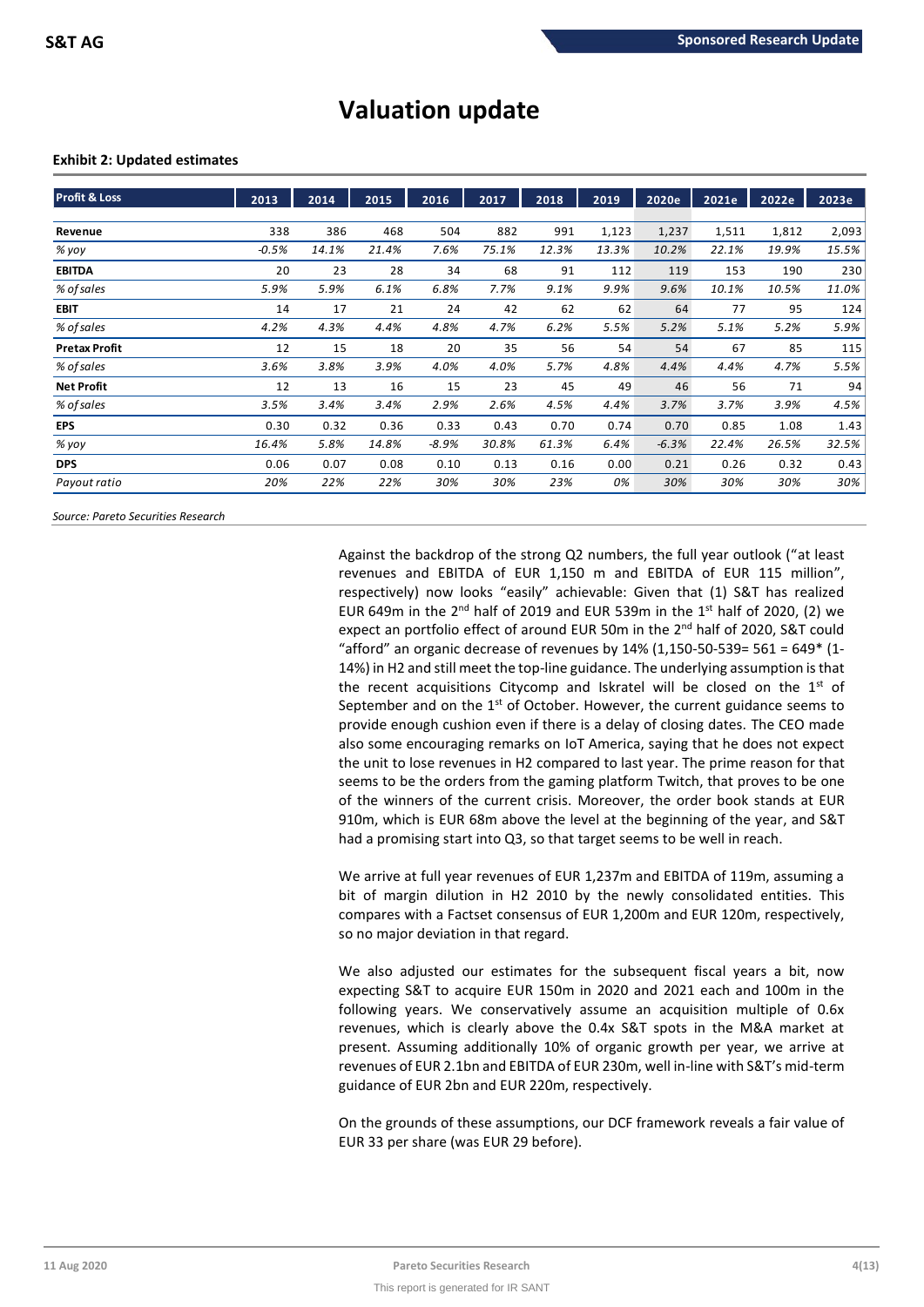## **Exhibit 3: DCF**

|                                  |         |                     | <b>Phase I</b> |       |                       |       |       | <b>Phase II</b> |                     |       | <b>Phase III</b> |
|----------------------------------|---------|---------------------|----------------|-------|-----------------------|-------|-------|-----------------|---------------------|-------|------------------|
| <b>EUR</b> m                     | 2020e   | 2021e               | 2022e          | 2023e | 2024e                 | 2025e | 2026e | 2027e           | 2028e               | 2029e |                  |
|                                  |         |                     |                |       |                       |       |       |                 |                     |       |                  |
| <b>Revenues</b>                  | 1,237   | 1,511               | 1,812          | 2,093 | 2,293                 | 2,486 | 2,669 | 2,836           | 2,983               | 3,105 |                  |
| growth rate                      | 10%     | 22%                 | 20%            | 16%   | 10%                   | 8%    | 7%    | 6%              | 5%                  | 4%    |                  |
| <b>EBITDA</b>                    | 119     | 153                 | 190            | 230   | 252                   | 273   | 294   | 312             | 328                 | 342   |                  |
| <b>EBIT</b> margin               | 9.6%    | 10.1%               | 10.5%          | 11.0% | 11.0%                 | 11.0% | 11.0% | 11.0%           | 11.0%               | 11.0% |                  |
| Depr. & Amort. (FA)              | 36      | 53                  | 68             | 74    | 81                    | 82    | 83    | 82              | 79                  | 74    |                  |
| % of sales                       | 2.9%    | 3.5%                | 3.7%           | 3.6%  | 3.5%                  | 3.3%  | 3.1%  | 2.9%            | 2.6%                | 2.4%  |                  |
| Depr. & Amort. (RoU)             | 19      | 23                  | 27             | 32    | 35                    | 38    | 40    | 43              | 45                  | 47    |                  |
| % of sales                       | 1.5%    | 1.5%                | 1.5%           | 1.5%  | 1.5%                  | 1.5%  | 1.5%  | 1.5%            | 1.5%                | 1.5%  |                  |
| <b>EBIT</b>                      | 64      | 77                  | 95             | 124   | 136                   | 154   | 170   | 187             | 204                 | 221   |                  |
| <b>EBIT</b> margin               | 5.2%    | 5.1%                | 5.2%           | 5.9%  | 5.9%                  | 6.2%  | 6.4%  | 6.6%            | 6.8%                | 7.1%  |                  |
| Tax                              | (10)    | (12)                | (16)           | (22)  | (27)                  | (31)  | (34)  | (37)            | (41)                | (44)  |                  |
| Tax rate                         | 15%     | 16%                 | 17%            | 18%   | 20%                   | 20%   | 20%   | 20%             | 20%                 | 20%   |                  |
| Capex                            | (30)    | (38)                | (45)           | (52)  | (57)                  | (62)  | (67)  | (71)            | (75)                | (78)  |                  |
| % of sales                       | 2.4%    | 2.5%                | 2.5%           | 2.5%  | 2.5%                  | 2.5%  | 2.5%  | 2.5%            | 2.5%                | 2.5%  |                  |
| <b>Acquisitions (ex NWC)</b>     | (72)    | (72)                | (48)           | (48)  | 0                     | 0     | 0     | 0               | 0                   | 0     |                  |
| % of sales                       | 5.8%    | 4.8%                | 2.6%           | 2.3%  | 0.0%                  | 1.3%  | 1.9%  | 2.2%            | 2.3%                | 9.5%  |                  |
| Change in WC & P                 | 5       | (4)                 | (20)           | (22)  | (15)                  | (17)  | (18)  | (19)            | (20)                | (21)  |                  |
| % of sales                       | $-0.4%$ | 0.3%                | 1.1%           | 1.1%  | 0.7%                  | 0.7%  | 0.7%  | 0.7%            | 0.7%                | 0.7%  |                  |
| <b>Free Cash Flow</b>            | (6)     | 4                   | 33             | 53    | 118                   | 126   | 134   | 142             | 148                 | 152   | 3,395            |
| growth rate                      | nm      | nm                  | nm             | 62%   | nm                    | 7%    | 7%    | 5%              | 4%                  | 3%    | 3%               |
| <b>Present Value FCF</b>         | (6)     | 4                   | 28             | 42    | 85                    | 85    | 84    | 82              | 80                  | 76    | 1,705            |
| <b>PV Phase I</b>                |         | 152                 |                |       | <b>Risk free rate</b> |       | 3.5%  |                 | Targ. equity ratio  |       | 70%              |
| PV Phase II                      |         | 408                 |                |       | <b>Premium Equity</b> |       | 5.0%  |                 | <b>Beta</b>         |       | 1.2              |
| PV Phase III                     |         | 1,705               |                |       | <b>Premium Debt</b>   |       | 0.5%  |                 | <b>WACC</b>         |       | 7.6%             |
|                                  |         |                     |                |       |                       |       |       |                 |                     |       |                  |
| <b>Enterprise value</b>          |         | 2,265               |                |       | <b>Sensitivity</b>    |       |       |                 | Growth in phase III |       |                  |
| - Net debt (cash)                |         | $32^{\prime\prime}$ |                |       |                       |       | 2.0%  | 2.5%            | 3.0%                | 3.5%  | 4.0%             |
| - Pension provisions             |         | 9                   |                |       |                       | 6.8%  | 33.3  | 36.4            | 40.4                | 45.5  | 52.5             |
| - Minorities & Peripherals       |         | 12                  |                |       |                       | 7.2%  | 30.4  | 33.0            | 36.2                | 40.3  | 45.6             |
| - Leasing liabilities            |         | 62                  |                |       | <b>WACC</b>           | 7.6%  | 33.3  | 30.1            | 32.7                | 36.0  | 40.2             |
| - Paid-out dividends for last FY |         | 0                   |                |       |                       | 8.0%  | 25.7  | 27.5            | 29.8                | 32.5  | 35.9             |
| +/- Other EV items               |         | 0                   |                |       |                       | 8.4%  | 23.8  | 25.4            | 27.2                | 29.5  | 32.3             |
| <b>Equity value</b>              |         | 2,148               |                |       |                       |       |       |                 |                     |       |                  |
| Number of shares (m)             |         | 66                  |                |       |                       |       |       |                 |                     |       |                  |
| Value per share $(\epsilon)$     |         | 33.0                |                |       |                       |       |       |                 |                     |       |                  |
| Current Price $(\epsilon)$       |         | 25.0                |                |       |                       |       |       |                 |                     |       |                  |
| <b>Upside</b>                    |         | 32%                 |                |       |                       |       |       |                 |                     |       |                  |
|                                  |         |                     |                |       |                       |       |       |                 |                     |       |                  |

*Source: Pareto Securities Research*

Within our DCF model, we book the cash deployed for acquisition ex investments into working capital, which is included in the line "Change of WC & P", though. As S&T intends to reduce the working capital intensity from 13.7% to 12% in 2020 as part of the PEC program, the net contribution from working capital is expected to be positive in 2020.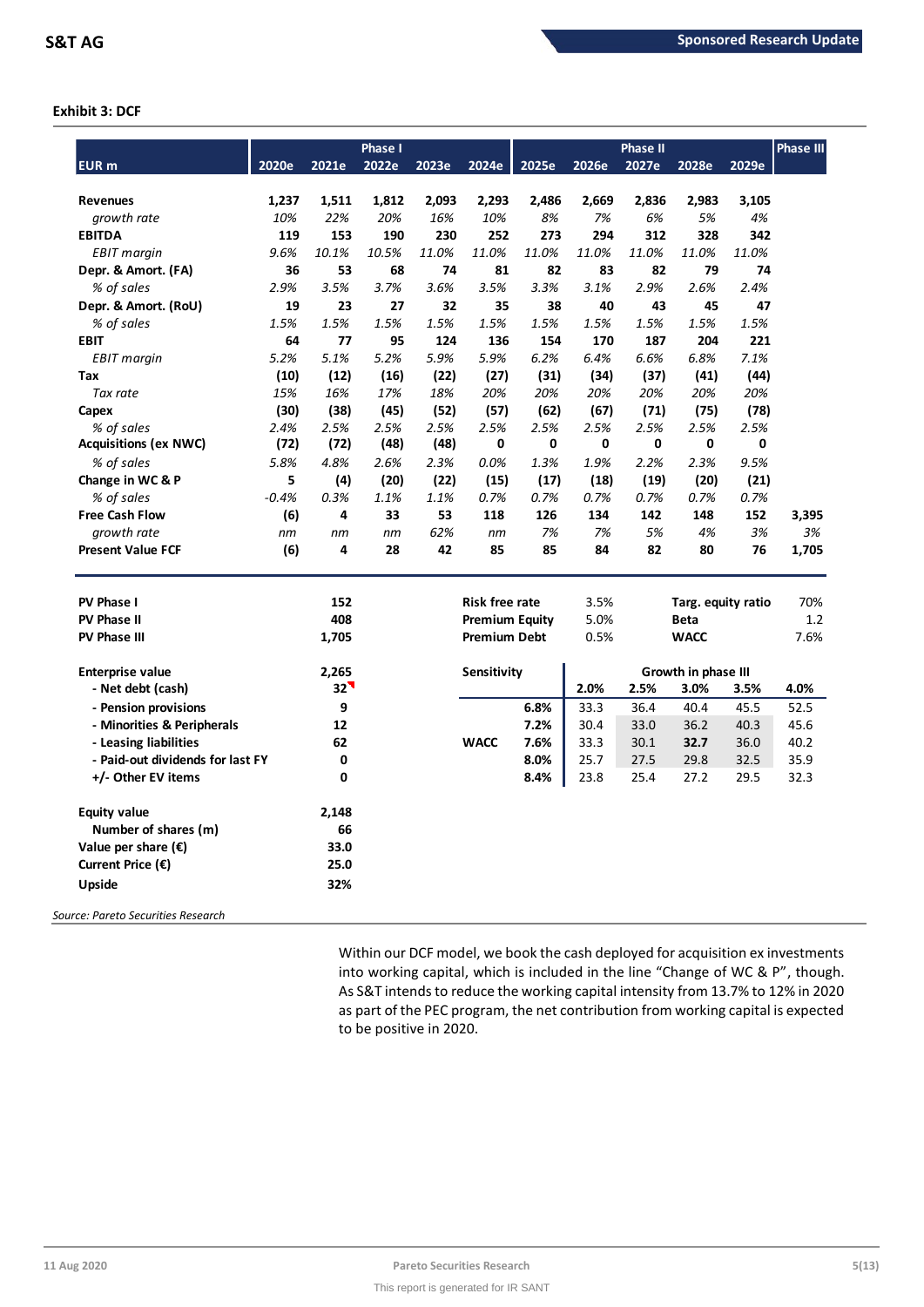## **Exhibit 4: Historical PE (consensus-based)**



*Source: Pareto Securities Research*

The S&T share has massively outperformed the TecDax by ~30 percentage points since the index reached its bottom in the middle of March. At present, the share trades at a 21% premium to the index which compares with an average of ~15% in the past. The current consensus PE of 25x forward earnings is however on par with the historical average.

## **Exhibit 5: Premium vs. TecDAX**



*Source: Pareto Securities Research*

Regarding S&T's strong M&A potential, we think a certain premium to historical levels and the TecDAX is warranted. Notwithstanding, the investment case is based on the assumption is that S&T can in the future live up to its past M&A track record and does not acquire a "lemon" at some point in time, that costs time, money and an inadequate high share of management attention.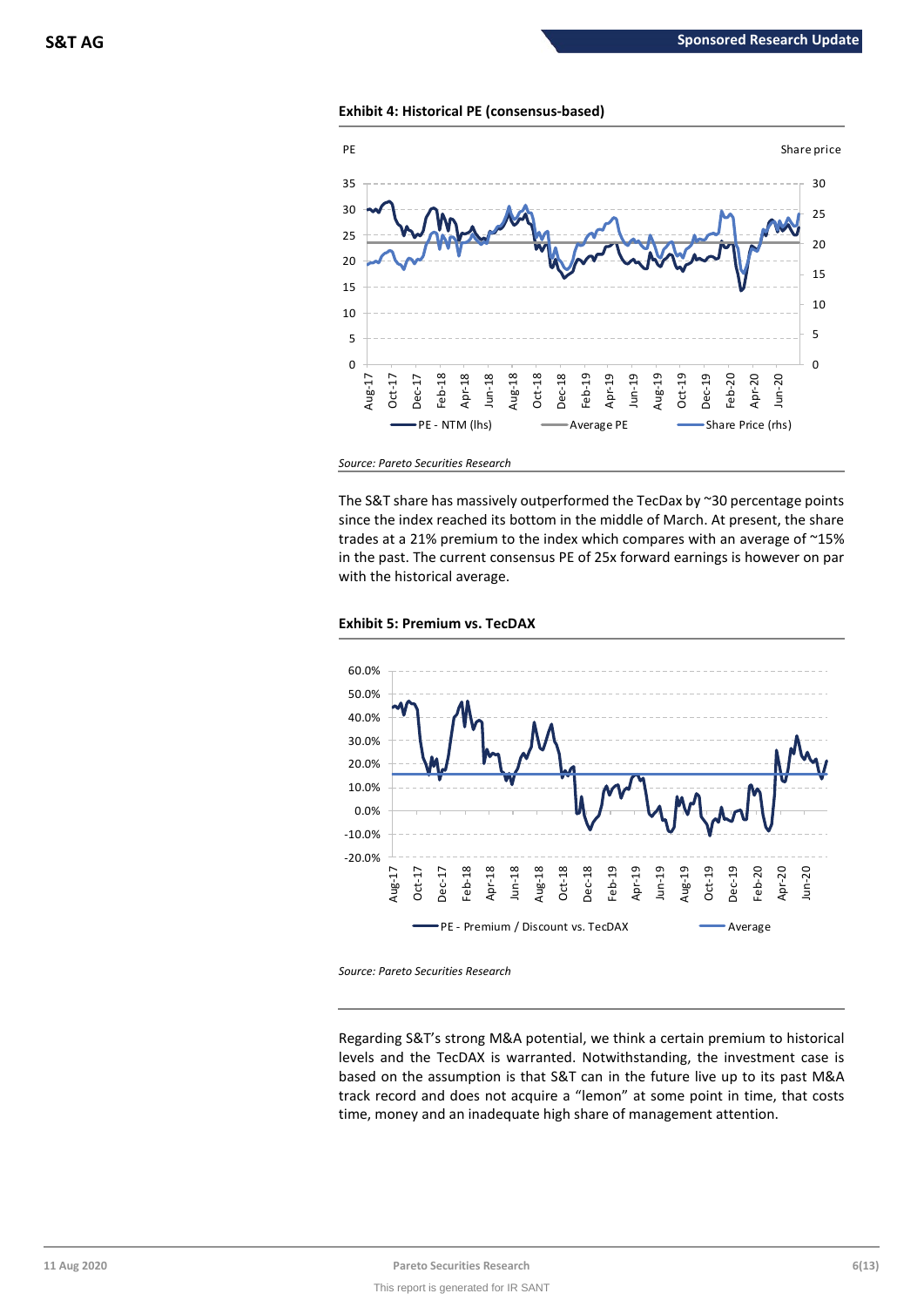# **Appendix: Acquisitions between 2016-20**

## **Exhibit 6: Acquisitions 2016-20**

| Herrmann Buchner GmbH<br>NTSprosigma GmbH<br>Linforge Technologies GmbH<br>Industrial Computers SAS<br>International Carrier business<br><b>GmbH</b><br>from Incocybe Technologies<br>werktechnik GmbH<br>Steudatec System- und Netz-<br>from Fujitsu<br>printing unit from<br>S&T Smart Energy Services<br>Amanox Solutions<br>Novotech<br>hamcos IT Service GmbH<br>Kapsch Sp.z.o.o.<br>ces pos anteile A GmbH<br>Hagenberg Software GmbH<br>Kontron AG<br>BIT IT! Service GmbH<br>RAIST GmbH<br>Kapsch BusinessCom Kft<br>Kapsch BusinessCom s.r.o.<br>Kapsch s.r.o.<br>XTRO AG<br>from Kapsch CarrierCom<br>Active Internet Performance<br>Four units from Exceet group<br>Fair Value Com srl<br>Open Networking Platform unit<br>S&T Pilscom s.r.o.<br>Kontron Canada Inc.<br>Epro Electronic<br><b>XTRO Holding GmbH</b><br>Kapsch PublicTransportCom<br>Bass Systems<br>AIS Automation GmbH<br>Citycomp<br>Industrial Computers Ltd.<br>Kapsch CarrierCom<br>Industrial mainboard unit<br>Iskratel<br>ξ<br>8102/10<br>06/2018<br>03/2016<br>05/2016<br>08/2016<br>10/2016<br>02/2017<br>04/2017<br>04/2018<br>07/2018<br>07/2018<br>810Z/60<br>03/2019<br>62/5019<br>62/507<br>07/2019<br>09/2016<br>09/2016<br>06/2017<br>10/2017<br>11/2017<br>810Z/60<br>11/2018<br>610Z/80<br>11/2015<br>12/2016<br>12/2015<br>10/2016<br>11/2016<br>10/2019<br>Jul 20<br>Jul 20<br>Switzerland<br>Czech Rep<br>GER / AUS<br>Germany<br>Germany<br>Slovenia<br>Germany<br>Germany<br>Germany<br>Germany<br>Slovakia<br>Slovakia<br>Germany<br>Romania<br>Germany<br>Germany<br>Germany<br>Germany<br>Hungary<br>Canada<br>Benelux<br>Poland<br>Austria<br>Canada<br>Austria<br>Austria<br>Austria<br>Austria<br>Austria<br>Austria<br>Austria<br>Austria<br>Austria<br>France<br>Dach,<br>š<br>£<br>step-up to 100%<br>+48.8% options<br>38.62% option<br>+30% option<br>51% options<br>from 51%)<br>Asset deal<br>(full cons.)<br>100.00%<br>100.00%<br>100.00%<br>100.00%<br>100.00%<br>100.00%<br>100.00%<br>100.00%<br>100.00%<br>100.00%<br>100.00%<br>100.00%<br>100.00%<br>100.00%<br>100.00%<br>51.20%<br>100.00%<br>61.38%<br>100.00%<br>100.00%<br>100.00%<br>100.00%<br>100.00%<br>100.00%<br>100.00%<br>100.00%<br>55.50%<br>29.90%<br>51.00%<br>49.00%<br>49.00%<br>51.00%<br>74.90%<br>Product extension<br>Product extension<br>IT Integration<br>Volume<br>Volume<br><b>R&amp;D</b><br>incl. option / + variable<br>+ variable + options<br>incl. option<br>incl. option<br>+variable<br>60,179<br>51,220<br>30,771<br>12,400<br>13,000<br>6,084<br>4,084<br>2,500<br>4,289<br>1,249<br>1,235<br>2,050<br>1,874<br>2,400<br>2,010<br>15.0<br>15.0<br>$-119$<br>500<br>999<br>772<br>720<br>964<br>005<br>834<br>646<br>723<br>404<br>27<br>$\circ$<br>$\bullet$<br>385,125<br>120,958<br>13,610<br>10,353<br>15,373<br>68,955<br>23,822<br>23,896<br>12,799<br>1,630<br>6,116<br>5,104<br>8,321<br>8038<br>2,385<br>2,060<br>1,641<br>4,506<br>2,240<br>1,005<br>276<br>115<br>584<br>721<br>38<br><b>6t8</b><br>147,610<br>(KEUR)<br>1,091<br>-1,207<br>5,039<br>413<br>663<br>$-127$<br>375<br>-633<br>551<br>383<br>neg<br>neg<br>69<br>242<br>$-12$<br>238<br>$-96$<br>37<br>GG<br>26<br>82<br>SS<br>38<br>ຮ<br>73<br>$-11.7%$<br>-38.3%<br>27.8%<br>10.6%<br>29.8%<br>21.2%<br>$-1.2%$<br>ίFΥ)<br>ო.<br>-0.6%<br>3.6%<br>2.3%<br>Ö.<br>5.3%<br>2.8%<br>$-9.2%$<br>1.1%<br>1.3%<br>$-7.7\%$<br>$-4.6%$<br>$-4.1%$<br>$-1.8%$<br>$-2.1\%$<br>9%<br>%8<br>2%<br>sales<br>0.4x<br>0.5x<br>100.00%<br>95.15%<br>100%<br>%SS<br>01.01.2016<br>01.01.2016<br>04.08.2016<br>01.12.2016<br>01.12.2016<br>01.08.2018<br>01.09.2020<br>01.02.2016<br>03.05.2016<br>01.09.2016<br>30.09.2016<br>01.03.2016<br>01.04.2017<br>07.04.2017<br>01.07.2017<br>31.10.2017<br>01.12.2017<br>01.04.2018<br>01.05.2018<br>27.07.2018<br>30.07.2018<br>01.10.2018<br>01.12.2018<br>13.03.2019<br>01.06.2019<br>01.08.2019<br>01.11.2019<br>01.10.2020<br>13.04.2016<br>23.05.2019<br>12<br>Ξ<br>5<br>5<br>5<br>6<br>$\infty$<br>$\mathsf{G}$<br>$\infty$<br>G<br>ω<br>$\overline{\phantom{a}}$<br>$\overline{\phantom{a}}$<br><b>u</b><br>C<br>$\overline{\mathbf{d}}$<br>$\boldsymbol{\omega}$<br>۳<br>⊢<br>$\mathbf \omega$<br>G<br>$\boldsymbol{\sim}$<br>$\overline{\phantom{a}}$<br>φ<br>UΠ<br>U<br>$\blacksquare$<br>N<br>loT Solutions<br>loT Solutions<br>Smart Energy<br>loT Solutions<br>loT Solutions<br>loT Solutions<br>loT Solutions<br>loT Solutions<br>Appliances<br>Appliances<br>Services EE<br>IT Services<br>IT Services<br>Appliances<br>Appliances<br>IT Services<br>IT Services<br>IT Services<br>IT Services<br>IT Services<br>IT Services<br>IT Services<br>IT Services<br>IT Services<br>IT Services<br>Services<br>Services<br>Security<br>Services<br>Services<br>Security<br>Services<br>Security<br>Europe<br><b>Europe</b><br>Europe<br>Europe<br><b>DACH</b><br><b>DACH</b><br><b>DACH</b><br>DACH<br><b>DACH</b><br>11,878<br>27,639<br>70,663<br>48,861<br>17,799<br>10,357<br>4,469<br>3,251<br>3,156<br>2,554<br>7,250<br>1,072<br>2,799<br>525<br>584<br>557<br>390<br>502<br>568<br>322<br>737<br>5<br>$\overline{\phantom{0}}$<br>59<br>541<br>$\overline{z}$ | Acquisition | Announced | Region | Initial stake | <b>Rationale</b> | Purchase price (mEUR) | Revenues | <b>Income</b> | <b>Margin</b> | EV/LFY | <b>Current stake</b> | Consolida-<br>tion date | Cons. | Segment                | First year<br>cons. rev (e) |
|-----------------------------------------------------------------------------------------------------------------------------------------------------------------------------------------------------------------------------------------------------------------------------------------------------------------------------------------------------------------------------------------------------------------------------------------------------------------------------------------------------------------------------------------------------------------------------------------------------------------------------------------------------------------------------------------------------------------------------------------------------------------------------------------------------------------------------------------------------------------------------------------------------------------------------------------------------------------------------------------------------------------------------------------------------------------------------------------------------------------------------------------------------------------------------------------------------------------------------------------------------------------------------------------------------------------------------------------------------------------------------------------------------------------------------------------------------------------------------------------------------------------------------------------------------------------------------------------------------------------------------------------------------------------------------------------------------------------------------------------------------------------------------------------------------------------------------------------------------------------------------------------------------------------------------------------------------------------------------------------------------------------------------------------------------------------------------------------------------------------------------------------------------------------------------------------------------------------------------------------------------------------------------------------------------------------------------------------------------------------------------------------------------------------------------------------------------------------------------------------------------------------------------------------------------------------------------------------------------------------------------------------------------------------------------------------------------------------------------------------------------------------------------------------------------------------------------------------------------------------------------------------------------------------------------------------------------------------------------------------------------------------------------------------------------------------------------------------------------------------------------------------------------------------------------------------------------------------------------------------------------------------------------------------------------------------------------------------------------------------------------------------------------------------------------------------------------------------------------------------------------------------------------------------------------------------------------------------------------------------------------------------------------------------------------------------------------------------------------------------------------------------------------------------------------------------------------------------------------------------------------------------------------------------------------------------------------------------------------------------------------------------------------------------------------------------------------------------------------------------------------------------------------------------------------------------------------------------------------------------------------------------------------------------------------------------------------------------------------------------------------------------------------------------------------------------------------------------------------------------------------------------------------------------------------------------------------------------------------------------------------------------------------------------------------------------------------------------------------------------------------------------------------------------------------------------------------------------------------------------------------------------------------------------------------------------------------------------------------------------------------------------------------------------------------------------------------------------------------------------------------------------------------------------------------------------------|-------------|-----------|--------|---------------|------------------|-----------------------|----------|---------------|---------------|--------|----------------------|-------------------------|-------|------------------------|-----------------------------|
|                                                                                                                                                                                                                                                                                                                                                                                                                                                                                                                                                                                                                                                                                                                                                                                                                                                                                                                                                                                                                                                                                                                                                                                                                                                                                                                                                                                                                                                                                                                                                                                                                                                                                                                                                                                                                                                                                                                                                                                                                                                                                                                                                                                                                                                                                                                                                                                                                                                                                                                                                                                                                                                                                                                                                                                                                                                                                                                                                                                                                                                                                                                                                                                                                                                                                                                                                                                                                                                                                                                                                                                                                                                                                                                                                                                                                                                                                                                                                                                                                                                                                                                                                                                                                                                                                                                                                                                                                                                                                                                                                                                                                                                                                                                                                                                                                                                                                                                                                                                                                                                                                                                                                                                               |             |           |        |               |                  |                       |          |               |               |        |                      |                         |       |                        |                             |
|                                                                                                                                                                                                                                                                                                                                                                                                                                                                                                                                                                                                                                                                                                                                                                                                                                                                                                                                                                                                                                                                                                                                                                                                                                                                                                                                                                                                                                                                                                                                                                                                                                                                                                                                                                                                                                                                                                                                                                                                                                                                                                                                                                                                                                                                                                                                                                                                                                                                                                                                                                                                                                                                                                                                                                                                                                                                                                                                                                                                                                                                                                                                                                                                                                                                                                                                                                                                                                                                                                                                                                                                                                                                                                                                                                                                                                                                                                                                                                                                                                                                                                                                                                                                                                                                                                                                                                                                                                                                                                                                                                                                                                                                                                                                                                                                                                                                                                                                                                                                                                                                                                                                                                                               |             |           |        |               |                  |                       |          |               |               |        |                      |                         |       |                        |                             |
|                                                                                                                                                                                                                                                                                                                                                                                                                                                                                                                                                                                                                                                                                                                                                                                                                                                                                                                                                                                                                                                                                                                                                                                                                                                                                                                                                                                                                                                                                                                                                                                                                                                                                                                                                                                                                                                                                                                                                                                                                                                                                                                                                                                                                                                                                                                                                                                                                                                                                                                                                                                                                                                                                                                                                                                                                                                                                                                                                                                                                                                                                                                                                                                                                                                                                                                                                                                                                                                                                                                                                                                                                                                                                                                                                                                                                                                                                                                                                                                                                                                                                                                                                                                                                                                                                                                                                                                                                                                                                                                                                                                                                                                                                                                                                                                                                                                                                                                                                                                                                                                                                                                                                                                               |             |           |        |               |                  |                       |          |               |               |        |                      |                         |       |                        |                             |
|                                                                                                                                                                                                                                                                                                                                                                                                                                                                                                                                                                                                                                                                                                                                                                                                                                                                                                                                                                                                                                                                                                                                                                                                                                                                                                                                                                                                                                                                                                                                                                                                                                                                                                                                                                                                                                                                                                                                                                                                                                                                                                                                                                                                                                                                                                                                                                                                                                                                                                                                                                                                                                                                                                                                                                                                                                                                                                                                                                                                                                                                                                                                                                                                                                                                                                                                                                                                                                                                                                                                                                                                                                                                                                                                                                                                                                                                                                                                                                                                                                                                                                                                                                                                                                                                                                                                                                                                                                                                                                                                                                                                                                                                                                                                                                                                                                                                                                                                                                                                                                                                                                                                                                                               |             |           |        |               |                  |                       |          |               |               |        |                      |                         |       |                        |                             |
|                                                                                                                                                                                                                                                                                                                                                                                                                                                                                                                                                                                                                                                                                                                                                                                                                                                                                                                                                                                                                                                                                                                                                                                                                                                                                                                                                                                                                                                                                                                                                                                                                                                                                                                                                                                                                                                                                                                                                                                                                                                                                                                                                                                                                                                                                                                                                                                                                                                                                                                                                                                                                                                                                                                                                                                                                                                                                                                                                                                                                                                                                                                                                                                                                                                                                                                                                                                                                                                                                                                                                                                                                                                                                                                                                                                                                                                                                                                                                                                                                                                                                                                                                                                                                                                                                                                                                                                                                                                                                                                                                                                                                                                                                                                                                                                                                                                                                                                                                                                                                                                                                                                                                                                               |             |           |        |               |                  |                       |          |               |               |        |                      |                         |       |                        |                             |
|                                                                                                                                                                                                                                                                                                                                                                                                                                                                                                                                                                                                                                                                                                                                                                                                                                                                                                                                                                                                                                                                                                                                                                                                                                                                                                                                                                                                                                                                                                                                                                                                                                                                                                                                                                                                                                                                                                                                                                                                                                                                                                                                                                                                                                                                                                                                                                                                                                                                                                                                                                                                                                                                                                                                                                                                                                                                                                                                                                                                                                                                                                                                                                                                                                                                                                                                                                                                                                                                                                                                                                                                                                                                                                                                                                                                                                                                                                                                                                                                                                                                                                                                                                                                                                                                                                                                                                                                                                                                                                                                                                                                                                                                                                                                                                                                                                                                                                                                                                                                                                                                                                                                                                                               |             |           |        |               |                  |                       |          |               |               |        |                      |                         |       |                        |                             |
|                                                                                                                                                                                                                                                                                                                                                                                                                                                                                                                                                                                                                                                                                                                                                                                                                                                                                                                                                                                                                                                                                                                                                                                                                                                                                                                                                                                                                                                                                                                                                                                                                                                                                                                                                                                                                                                                                                                                                                                                                                                                                                                                                                                                                                                                                                                                                                                                                                                                                                                                                                                                                                                                                                                                                                                                                                                                                                                                                                                                                                                                                                                                                                                                                                                                                                                                                                                                                                                                                                                                                                                                                                                                                                                                                                                                                                                                                                                                                                                                                                                                                                                                                                                                                                                                                                                                                                                                                                                                                                                                                                                                                                                                                                                                                                                                                                                                                                                                                                                                                                                                                                                                                                                               |             |           |        |               |                  |                       |          |               |               |        |                      |                         |       |                        |                             |
|                                                                                                                                                                                                                                                                                                                                                                                                                                                                                                                                                                                                                                                                                                                                                                                                                                                                                                                                                                                                                                                                                                                                                                                                                                                                                                                                                                                                                                                                                                                                                                                                                                                                                                                                                                                                                                                                                                                                                                                                                                                                                                                                                                                                                                                                                                                                                                                                                                                                                                                                                                                                                                                                                                                                                                                                                                                                                                                                                                                                                                                                                                                                                                                                                                                                                                                                                                                                                                                                                                                                                                                                                                                                                                                                                                                                                                                                                                                                                                                                                                                                                                                                                                                                                                                                                                                                                                                                                                                                                                                                                                                                                                                                                                                                                                                                                                                                                                                                                                                                                                                                                                                                                                                               |             |           |        |               |                  |                       |          |               |               |        |                      |                         |       |                        |                             |
|                                                                                                                                                                                                                                                                                                                                                                                                                                                                                                                                                                                                                                                                                                                                                                                                                                                                                                                                                                                                                                                                                                                                                                                                                                                                                                                                                                                                                                                                                                                                                                                                                                                                                                                                                                                                                                                                                                                                                                                                                                                                                                                                                                                                                                                                                                                                                                                                                                                                                                                                                                                                                                                                                                                                                                                                                                                                                                                                                                                                                                                                                                                                                                                                                                                                                                                                                                                                                                                                                                                                                                                                                                                                                                                                                                                                                                                                                                                                                                                                                                                                                                                                                                                                                                                                                                                                                                                                                                                                                                                                                                                                                                                                                                                                                                                                                                                                                                                                                                                                                                                                                                                                                                                               |             |           |        |               |                  |                       |          |               |               |        |                      |                         |       |                        |                             |
|                                                                                                                                                                                                                                                                                                                                                                                                                                                                                                                                                                                                                                                                                                                                                                                                                                                                                                                                                                                                                                                                                                                                                                                                                                                                                                                                                                                                                                                                                                                                                                                                                                                                                                                                                                                                                                                                                                                                                                                                                                                                                                                                                                                                                                                                                                                                                                                                                                                                                                                                                                                                                                                                                                                                                                                                                                                                                                                                                                                                                                                                                                                                                                                                                                                                                                                                                                                                                                                                                                                                                                                                                                                                                                                                                                                                                                                                                                                                                                                                                                                                                                                                                                                                                                                                                                                                                                                                                                                                                                                                                                                                                                                                                                                                                                                                                                                                                                                                                                                                                                                                                                                                                                                               |             |           |        |               |                  |                       |          |               |               |        |                      |                         |       |                        |                             |
|                                                                                                                                                                                                                                                                                                                                                                                                                                                                                                                                                                                                                                                                                                                                                                                                                                                                                                                                                                                                                                                                                                                                                                                                                                                                                                                                                                                                                                                                                                                                                                                                                                                                                                                                                                                                                                                                                                                                                                                                                                                                                                                                                                                                                                                                                                                                                                                                                                                                                                                                                                                                                                                                                                                                                                                                                                                                                                                                                                                                                                                                                                                                                                                                                                                                                                                                                                                                                                                                                                                                                                                                                                                                                                                                                                                                                                                                                                                                                                                                                                                                                                                                                                                                                                                                                                                                                                                                                                                                                                                                                                                                                                                                                                                                                                                                                                                                                                                                                                                                                                                                                                                                                                                               |             |           |        |               |                  |                       |          |               |               |        |                      |                         |       |                        |                             |
|                                                                                                                                                                                                                                                                                                                                                                                                                                                                                                                                                                                                                                                                                                                                                                                                                                                                                                                                                                                                                                                                                                                                                                                                                                                                                                                                                                                                                                                                                                                                                                                                                                                                                                                                                                                                                                                                                                                                                                                                                                                                                                                                                                                                                                                                                                                                                                                                                                                                                                                                                                                                                                                                                                                                                                                                                                                                                                                                                                                                                                                                                                                                                                                                                                                                                                                                                                                                                                                                                                                                                                                                                                                                                                                                                                                                                                                                                                                                                                                                                                                                                                                                                                                                                                                                                                                                                                                                                                                                                                                                                                                                                                                                                                                                                                                                                                                                                                                                                                                                                                                                                                                                                                                               |             |           |        |               |                  |                       |          |               |               |        |                      |                         |       |                        |                             |
|                                                                                                                                                                                                                                                                                                                                                                                                                                                                                                                                                                                                                                                                                                                                                                                                                                                                                                                                                                                                                                                                                                                                                                                                                                                                                                                                                                                                                                                                                                                                                                                                                                                                                                                                                                                                                                                                                                                                                                                                                                                                                                                                                                                                                                                                                                                                                                                                                                                                                                                                                                                                                                                                                                                                                                                                                                                                                                                                                                                                                                                                                                                                                                                                                                                                                                                                                                                                                                                                                                                                                                                                                                                                                                                                                                                                                                                                                                                                                                                                                                                                                                                                                                                                                                                                                                                                                                                                                                                                                                                                                                                                                                                                                                                                                                                                                                                                                                                                                                                                                                                                                                                                                                                               |             |           |        |               |                  |                       |          |               |               |        |                      |                         |       |                        |                             |
|                                                                                                                                                                                                                                                                                                                                                                                                                                                                                                                                                                                                                                                                                                                                                                                                                                                                                                                                                                                                                                                                                                                                                                                                                                                                                                                                                                                                                                                                                                                                                                                                                                                                                                                                                                                                                                                                                                                                                                                                                                                                                                                                                                                                                                                                                                                                                                                                                                                                                                                                                                                                                                                                                                                                                                                                                                                                                                                                                                                                                                                                                                                                                                                                                                                                                                                                                                                                                                                                                                                                                                                                                                                                                                                                                                                                                                                                                                                                                                                                                                                                                                                                                                                                                                                                                                                                                                                                                                                                                                                                                                                                                                                                                                                                                                                                                                                                                                                                                                                                                                                                                                                                                                                               |             |           |        |               |                  |                       |          |               |               |        |                      |                         |       |                        |                             |
|                                                                                                                                                                                                                                                                                                                                                                                                                                                                                                                                                                                                                                                                                                                                                                                                                                                                                                                                                                                                                                                                                                                                                                                                                                                                                                                                                                                                                                                                                                                                                                                                                                                                                                                                                                                                                                                                                                                                                                                                                                                                                                                                                                                                                                                                                                                                                                                                                                                                                                                                                                                                                                                                                                                                                                                                                                                                                                                                                                                                                                                                                                                                                                                                                                                                                                                                                                                                                                                                                                                                                                                                                                                                                                                                                                                                                                                                                                                                                                                                                                                                                                                                                                                                                                                                                                                                                                                                                                                                                                                                                                                                                                                                                                                                                                                                                                                                                                                                                                                                                                                                                                                                                                                               |             |           |        |               |                  |                       |          |               |               |        |                      |                         |       |                        |                             |
|                                                                                                                                                                                                                                                                                                                                                                                                                                                                                                                                                                                                                                                                                                                                                                                                                                                                                                                                                                                                                                                                                                                                                                                                                                                                                                                                                                                                                                                                                                                                                                                                                                                                                                                                                                                                                                                                                                                                                                                                                                                                                                                                                                                                                                                                                                                                                                                                                                                                                                                                                                                                                                                                                                                                                                                                                                                                                                                                                                                                                                                                                                                                                                                                                                                                                                                                                                                                                                                                                                                                                                                                                                                                                                                                                                                                                                                                                                                                                                                                                                                                                                                                                                                                                                                                                                                                                                                                                                                                                                                                                                                                                                                                                                                                                                                                                                                                                                                                                                                                                                                                                                                                                                                               |             |           |        |               |                  |                       |          |               |               |        |                      |                         |       |                        |                             |
|                                                                                                                                                                                                                                                                                                                                                                                                                                                                                                                                                                                                                                                                                                                                                                                                                                                                                                                                                                                                                                                                                                                                                                                                                                                                                                                                                                                                                                                                                                                                                                                                                                                                                                                                                                                                                                                                                                                                                                                                                                                                                                                                                                                                                                                                                                                                                                                                                                                                                                                                                                                                                                                                                                                                                                                                                                                                                                                                                                                                                                                                                                                                                                                                                                                                                                                                                                                                                                                                                                                                                                                                                                                                                                                                                                                                                                                                                                                                                                                                                                                                                                                                                                                                                                                                                                                                                                                                                                                                                                                                                                                                                                                                                                                                                                                                                                                                                                                                                                                                                                                                                                                                                                                               |             |           |        |               |                  |                       |          |               |               |        |                      |                         |       |                        |                             |
|                                                                                                                                                                                                                                                                                                                                                                                                                                                                                                                                                                                                                                                                                                                                                                                                                                                                                                                                                                                                                                                                                                                                                                                                                                                                                                                                                                                                                                                                                                                                                                                                                                                                                                                                                                                                                                                                                                                                                                                                                                                                                                                                                                                                                                                                                                                                                                                                                                                                                                                                                                                                                                                                                                                                                                                                                                                                                                                                                                                                                                                                                                                                                                                                                                                                                                                                                                                                                                                                                                                                                                                                                                                                                                                                                                                                                                                                                                                                                                                                                                                                                                                                                                                                                                                                                                                                                                                                                                                                                                                                                                                                                                                                                                                                                                                                                                                                                                                                                                                                                                                                                                                                                                                               |             |           |        |               |                  |                       |          |               |               |        |                      |                         |       |                        |                             |
|                                                                                                                                                                                                                                                                                                                                                                                                                                                                                                                                                                                                                                                                                                                                                                                                                                                                                                                                                                                                                                                                                                                                                                                                                                                                                                                                                                                                                                                                                                                                                                                                                                                                                                                                                                                                                                                                                                                                                                                                                                                                                                                                                                                                                                                                                                                                                                                                                                                                                                                                                                                                                                                                                                                                                                                                                                                                                                                                                                                                                                                                                                                                                                                                                                                                                                                                                                                                                                                                                                                                                                                                                                                                                                                                                                                                                                                                                                                                                                                                                                                                                                                                                                                                                                                                                                                                                                                                                                                                                                                                                                                                                                                                                                                                                                                                                                                                                                                                                                                                                                                                                                                                                                                               |             |           |        |               |                  |                       |          |               |               |        |                      |                         |       |                        |                             |
|                                                                                                                                                                                                                                                                                                                                                                                                                                                                                                                                                                                                                                                                                                                                                                                                                                                                                                                                                                                                                                                                                                                                                                                                                                                                                                                                                                                                                                                                                                                                                                                                                                                                                                                                                                                                                                                                                                                                                                                                                                                                                                                                                                                                                                                                                                                                                                                                                                                                                                                                                                                                                                                                                                                                                                                                                                                                                                                                                                                                                                                                                                                                                                                                                                                                                                                                                                                                                                                                                                                                                                                                                                                                                                                                                                                                                                                                                                                                                                                                                                                                                                                                                                                                                                                                                                                                                                                                                                                                                                                                                                                                                                                                                                                                                                                                                                                                                                                                                                                                                                                                                                                                                                                               |             |           |        |               |                  |                       |          |               |               |        |                      |                         |       |                        |                             |
|                                                                                                                                                                                                                                                                                                                                                                                                                                                                                                                                                                                                                                                                                                                                                                                                                                                                                                                                                                                                                                                                                                                                                                                                                                                                                                                                                                                                                                                                                                                                                                                                                                                                                                                                                                                                                                                                                                                                                                                                                                                                                                                                                                                                                                                                                                                                                                                                                                                                                                                                                                                                                                                                                                                                                                                                                                                                                                                                                                                                                                                                                                                                                                                                                                                                                                                                                                                                                                                                                                                                                                                                                                                                                                                                                                                                                                                                                                                                                                                                                                                                                                                                                                                                                                                                                                                                                                                                                                                                                                                                                                                                                                                                                                                                                                                                                                                                                                                                                                                                                                                                                                                                                                                               |             |           |        |               |                  |                       |          |               |               |        |                      |                         |       |                        |                             |
|                                                                                                                                                                                                                                                                                                                                                                                                                                                                                                                                                                                                                                                                                                                                                                                                                                                                                                                                                                                                                                                                                                                                                                                                                                                                                                                                                                                                                                                                                                                                                                                                                                                                                                                                                                                                                                                                                                                                                                                                                                                                                                                                                                                                                                                                                                                                                                                                                                                                                                                                                                                                                                                                                                                                                                                                                                                                                                                                                                                                                                                                                                                                                                                                                                                                                                                                                                                                                                                                                                                                                                                                                                                                                                                                                                                                                                                                                                                                                                                                                                                                                                                                                                                                                                                                                                                                                                                                                                                                                                                                                                                                                                                                                                                                                                                                                                                                                                                                                                                                                                                                                                                                                                                               |             |           |        |               |                  |                       |          |               |               |        |                      |                         |       |                        |                             |
|                                                                                                                                                                                                                                                                                                                                                                                                                                                                                                                                                                                                                                                                                                                                                                                                                                                                                                                                                                                                                                                                                                                                                                                                                                                                                                                                                                                                                                                                                                                                                                                                                                                                                                                                                                                                                                                                                                                                                                                                                                                                                                                                                                                                                                                                                                                                                                                                                                                                                                                                                                                                                                                                                                                                                                                                                                                                                                                                                                                                                                                                                                                                                                                                                                                                                                                                                                                                                                                                                                                                                                                                                                                                                                                                                                                                                                                                                                                                                                                                                                                                                                                                                                                                                                                                                                                                                                                                                                                                                                                                                                                                                                                                                                                                                                                                                                                                                                                                                                                                                                                                                                                                                                                               |             |           |        |               |                  |                       |          |               |               |        |                      |                         |       |                        |                             |
|                                                                                                                                                                                                                                                                                                                                                                                                                                                                                                                                                                                                                                                                                                                                                                                                                                                                                                                                                                                                                                                                                                                                                                                                                                                                                                                                                                                                                                                                                                                                                                                                                                                                                                                                                                                                                                                                                                                                                                                                                                                                                                                                                                                                                                                                                                                                                                                                                                                                                                                                                                                                                                                                                                                                                                                                                                                                                                                                                                                                                                                                                                                                                                                                                                                                                                                                                                                                                                                                                                                                                                                                                                                                                                                                                                                                                                                                                                                                                                                                                                                                                                                                                                                                                                                                                                                                                                                                                                                                                                                                                                                                                                                                                                                                                                                                                                                                                                                                                                                                                                                                                                                                                                                               |             |           |        |               |                  |                       |          |               |               |        |                      |                         |       |                        |                             |
|                                                                                                                                                                                                                                                                                                                                                                                                                                                                                                                                                                                                                                                                                                                                                                                                                                                                                                                                                                                                                                                                                                                                                                                                                                                                                                                                                                                                                                                                                                                                                                                                                                                                                                                                                                                                                                                                                                                                                                                                                                                                                                                                                                                                                                                                                                                                                                                                                                                                                                                                                                                                                                                                                                                                                                                                                                                                                                                                                                                                                                                                                                                                                                                                                                                                                                                                                                                                                                                                                                                                                                                                                                                                                                                                                                                                                                                                                                                                                                                                                                                                                                                                                                                                                                                                                                                                                                                                                                                                                                                                                                                                                                                                                                                                                                                                                                                                                                                                                                                                                                                                                                                                                                                               |             |           |        |               |                  |                       |          |               |               |        |                      |                         |       |                        |                             |
|                                                                                                                                                                                                                                                                                                                                                                                                                                                                                                                                                                                                                                                                                                                                                                                                                                                                                                                                                                                                                                                                                                                                                                                                                                                                                                                                                                                                                                                                                                                                                                                                                                                                                                                                                                                                                                                                                                                                                                                                                                                                                                                                                                                                                                                                                                                                                                                                                                                                                                                                                                                                                                                                                                                                                                                                                                                                                                                                                                                                                                                                                                                                                                                                                                                                                                                                                                                                                                                                                                                                                                                                                                                                                                                                                                                                                                                                                                                                                                                                                                                                                                                                                                                                                                                                                                                                                                                                                                                                                                                                                                                                                                                                                                                                                                                                                                                                                                                                                                                                                                                                                                                                                                                               |             |           |        |               |                  |                       |          |               |               |        |                      |                         |       |                        |                             |
|                                                                                                                                                                                                                                                                                                                                                                                                                                                                                                                                                                                                                                                                                                                                                                                                                                                                                                                                                                                                                                                                                                                                                                                                                                                                                                                                                                                                                                                                                                                                                                                                                                                                                                                                                                                                                                                                                                                                                                                                                                                                                                                                                                                                                                                                                                                                                                                                                                                                                                                                                                                                                                                                                                                                                                                                                                                                                                                                                                                                                                                                                                                                                                                                                                                                                                                                                                                                                                                                                                                                                                                                                                                                                                                                                                                                                                                                                                                                                                                                                                                                                                                                                                                                                                                                                                                                                                                                                                                                                                                                                                                                                                                                                                                                                                                                                                                                                                                                                                                                                                                                                                                                                                                               |             |           |        |               |                  |                       |          |               |               |        |                      |                         |       |                        |                             |
|                                                                                                                                                                                                                                                                                                                                                                                                                                                                                                                                                                                                                                                                                                                                                                                                                                                                                                                                                                                                                                                                                                                                                                                                                                                                                                                                                                                                                                                                                                                                                                                                                                                                                                                                                                                                                                                                                                                                                                                                                                                                                                                                                                                                                                                                                                                                                                                                                                                                                                                                                                                                                                                                                                                                                                                                                                                                                                                                                                                                                                                                                                                                                                                                                                                                                                                                                                                                                                                                                                                                                                                                                                                                                                                                                                                                                                                                                                                                                                                                                                                                                                                                                                                                                                                                                                                                                                                                                                                                                                                                                                                                                                                                                                                                                                                                                                                                                                                                                                                                                                                                                                                                                                                               |             |           |        |               |                  |                       |          |               |               |        |                      |                         |       |                        |                             |
|                                                                                                                                                                                                                                                                                                                                                                                                                                                                                                                                                                                                                                                                                                                                                                                                                                                                                                                                                                                                                                                                                                                                                                                                                                                                                                                                                                                                                                                                                                                                                                                                                                                                                                                                                                                                                                                                                                                                                                                                                                                                                                                                                                                                                                                                                                                                                                                                                                                                                                                                                                                                                                                                                                                                                                                                                                                                                                                                                                                                                                                                                                                                                                                                                                                                                                                                                                                                                                                                                                                                                                                                                                                                                                                                                                                                                                                                                                                                                                                                                                                                                                                                                                                                                                                                                                                                                                                                                                                                                                                                                                                                                                                                                                                                                                                                                                                                                                                                                                                                                                                                                                                                                                                               |             |           |        |               |                  |                       |          |               |               |        |                      |                         |       |                        |                             |
|                                                                                                                                                                                                                                                                                                                                                                                                                                                                                                                                                                                                                                                                                                                                                                                                                                                                                                                                                                                                                                                                                                                                                                                                                                                                                                                                                                                                                                                                                                                                                                                                                                                                                                                                                                                                                                                                                                                                                                                                                                                                                                                                                                                                                                                                                                                                                                                                                                                                                                                                                                                                                                                                                                                                                                                                                                                                                                                                                                                                                                                                                                                                                                                                                                                                                                                                                                                                                                                                                                                                                                                                                                                                                                                                                                                                                                                                                                                                                                                                                                                                                                                                                                                                                                                                                                                                                                                                                                                                                                                                                                                                                                                                                                                                                                                                                                                                                                                                                                                                                                                                                                                                                                                               |             |           |        |               |                  |                       |          |               |               |        |                      |                         |       |                        |                             |
|                                                                                                                                                                                                                                                                                                                                                                                                                                                                                                                                                                                                                                                                                                                                                                                                                                                                                                                                                                                                                                                                                                                                                                                                                                                                                                                                                                                                                                                                                                                                                                                                                                                                                                                                                                                                                                                                                                                                                                                                                                                                                                                                                                                                                                                                                                                                                                                                                                                                                                                                                                                                                                                                                                                                                                                                                                                                                                                                                                                                                                                                                                                                                                                                                                                                                                                                                                                                                                                                                                                                                                                                                                                                                                                                                                                                                                                                                                                                                                                                                                                                                                                                                                                                                                                                                                                                                                                                                                                                                                                                                                                                                                                                                                                                                                                                                                                                                                                                                                                                                                                                                                                                                                                               |             |           |        |               |                  |                       |          |               |               |        |                      |                         |       |                        |                             |
|                                                                                                                                                                                                                                                                                                                                                                                                                                                                                                                                                                                                                                                                                                                                                                                                                                                                                                                                                                                                                                                                                                                                                                                                                                                                                                                                                                                                                                                                                                                                                                                                                                                                                                                                                                                                                                                                                                                                                                                                                                                                                                                                                                                                                                                                                                                                                                                                                                                                                                                                                                                                                                                                                                                                                                                                                                                                                                                                                                                                                                                                                                                                                                                                                                                                                                                                                                                                                                                                                                                                                                                                                                                                                                                                                                                                                                                                                                                                                                                                                                                                                                                                                                                                                                                                                                                                                                                                                                                                                                                                                                                                                                                                                                                                                                                                                                                                                                                                                                                                                                                                                                                                                                                               |             |           |        |               |                  |                       |          |               |               |        |                      |                         |       |                        |                             |
|                                                                                                                                                                                                                                                                                                                                                                                                                                                                                                                                                                                                                                                                                                                                                                                                                                                                                                                                                                                                                                                                                                                                                                                                                                                                                                                                                                                                                                                                                                                                                                                                                                                                                                                                                                                                                                                                                                                                                                                                                                                                                                                                                                                                                                                                                                                                                                                                                                                                                                                                                                                                                                                                                                                                                                                                                                                                                                                                                                                                                                                                                                                                                                                                                                                                                                                                                                                                                                                                                                                                                                                                                                                                                                                                                                                                                                                                                                                                                                                                                                                                                                                                                                                                                                                                                                                                                                                                                                                                                                                                                                                                                                                                                                                                                                                                                                                                                                                                                                                                                                                                                                                                                                                               |             |           |        |               |                  |                       |          |               |               |        |                      |                         |       | Appliances<br>Security |                             |

*Source: Pareto Securities Research*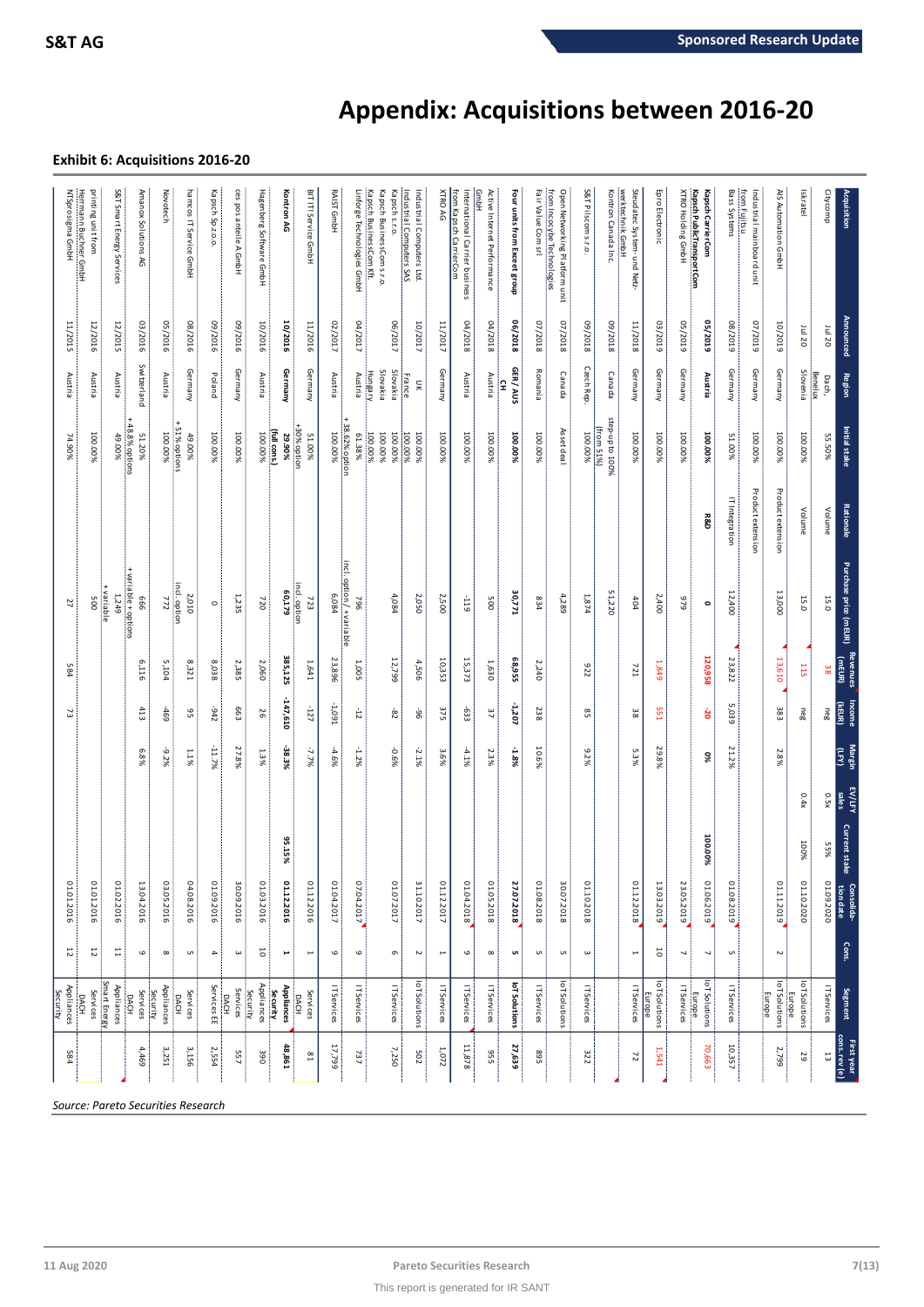| PROFIT & LOSS (fiscal year) (EURm)             | 2015    | 2016    | 2017                     | 2018                     | 2019                     | 2020e                    | 2021e                    | 2022e   |
|------------------------------------------------|---------|---------|--------------------------|--------------------------|--------------------------|--------------------------|--------------------------|---------|
| <b>Revenues</b>                                | 468     | 504     | 882                      | 991                      | 1,123                    | 1,237                    | 1,511                    | 1,812   |
| <b>EBITDA</b>                                  | 28      | 34      | 68                       | 91                       | 112                      | 119                      | 153                      | 190     |
| Depreciation & amortisation                    | (8)     | (10)    | (26)                     | (29)                     | (50)                     | (55)                     | (76)                     | (95)    |
| EBIT                                           | 21      | 24      | 42                       | 62                       | 62                       | 64                       | 77                       | 95      |
| Net interest                                   | (3)     | (4)     | (6)                      | (5)                      | (8)                      | (10)                     | (10)                     | (10)    |
| Other financial items                          | $\sim$  |         | $\overline{\phantom{a}}$ | $\overline{\phantom{a}}$ | $\overline{\phantom{a}}$ | $\overline{\phantom{a}}$ | $\overline{\phantom{a}}$ |         |
| <b>Profit before taxes</b>                     | 18      | 20      | 35                       | 56                       | 54                       | 54                       | 67                       | 85      |
| Taxes                                          | (1)     | 0       | (6)                      | (8)                      | (5)                      | (8)                      | (11)                     | (15)    |
| Minority interest                              | (2)     | (6)     | (7)                      | (3)                      | (0)                      | $\overline{\phantom{a}}$ | $\overline{\phantom{a}}$ |         |
| Net profit                                     | 16      | 15      | 23                       | 45                       | 49                       | 46                       | 56                       | 71      |
| EPS reported                                   | 0.36    | 0.33    | 0.43                     | 0.70                     | 0.74                     | 0.70                     | 0.85                     | 1.08    |
| <b>EPS adjusted</b>                            | 0.36    | 0.31    | 0.43                     | 0.70                     | 0.74                     | 0.70                     | 0.85                     | 1.08    |
| <b>DPS</b>                                     | 0.08    | 0.10    | 0.13                     | 0.16                     |                          | 0.21                     | 0.26                     | 0.32    |
| <b>BALANCE SHEET (EURm)</b>                    | 2015    | 2016    | 2017                     | 2018                     | 2019                     | 2020e                    | 2021e                    | 2022e   |
| Tangible non current assets                    | 15      | 28      | 32                       | 37                       | 38                       | 87                       | 129                      | 148     |
| Other non-current assets                       | 76      | 184     | 195                      | 273                      | 392                      | 444                      | 458                      | 465     |
| Other current assets                           | 168     | 331     | 361                      | 366                      | 483                      | 471                      | 481                      | 536     |
| Cash & equivalents                             | 60      | 126     | 217                      | 172                      | 312                      | 284                      | 253                      | 261     |
| <b>Total assets</b>                            | 319     | 669     | 805                      | 848                      | 1,226                    | 1,285                    | 1,321                    | 1,410   |
| Total equity                                   | 102     | 241     | 332                      | 367                      | 385                      | 427                      | 469                      | 523     |
| Interest-bearing non-current debt              | 51      | 94      | 115                      | 113                      | 283                      | 273                      | 260                      | 260     |
| Interest-bearing current debt                  |         |         |                          | $\overline{\phantom{a}}$ |                          | $\overline{a}$           |                          |         |
| Other Debt                                     | 166     | 332     | 356                      | 366                      | 549                      | 576                      | 583                      | 618     |
| <b>Total liabilites &amp; equity</b>           | 319     | 669     | 805                      | 848                      | 1,226                    | 1,285                    | 1,321                    | 1,410   |
| <b>CASH FLOW (EURm)</b>                        | 2015    | 2016    | 2017                     | 2018                     | 2019                     | 2020e                    | 2021e                    | 2022e   |
| Cash earnings                                  | 23      | 131     | 46                       | 48                       | 82                       | 82                       | 109                      | 139     |
| Change in working capital                      | 3       | (70)    | (1)                      | (12)                     | $\overline{2}$           | 5                        | (4)                      | (20)    |
| Cash flow from investments                     | (10)    | (74)    | (39)                     | (63)                     | (56)                     | (102)                    | (110)                    | (93)    |
| Cash flow from financing                       | (1)     | 72      | 93                       | (21)                     | 84                       | (14)                     | (26)                     | (17)    |
| Net cash flow                                  | 21      | 65      | 91                       | (45)                     | 111                      | (29)                     | (31)                     | 8       |
|                                                |         |         |                          |                          |                          |                          |                          |         |
| <b>CAPITALIZATION &amp; VALUATION (EURm)</b>   | 2015    | 2016    | 2017                     | 2018                     | 2019                     | 2020e                    | 2021e                    | 2022e   |
| Share price (EUR end)                          | 6.0     | 8.7     | 18.0                     | 15.8                     | 21.3                     | 24.9                     | 24.9                     | 24.9    |
| Number of shares end period                    | 44      | 49      | 63                       | 66                       | 66                       | 66                       | 66                       | 66      |
| Net interest bearing debt                      | (9)     | (32)    | (102)                    | (58)                     | (30)                     | (11)                     | 7                        | (1)     |
| <b>Enterprise value</b>                        | 254     | 481     | 1,066                    | 998                      | 1,385                    | 1,638                    | 1,656                    | 1,648   |
| EV/Sales                                       | 0.5     | $1.0\,$ | $1.2\,$                  | $1.0$                    | $1.2\,$                  | 1.3                      | $1.1\,$                  | $0.9\,$ |
| EV/EBITDA                                      | $9.0\,$ | 14.0    | 15.7                     | 11.0                     | 12.4                     | 13.8                     | 10.9                     | 8.7     |
| EV/EBIT                                        | 12.0    | 19.9    | $25.5\,$                 | 16.2                     | 22.4                     | 25.6                     | 21.6                     | 17.3    |
| P/E reported                                   | 16.4    | 26.3    | 41.5                     | 22.6                     | 28.6                     | 35.7                     | 29.2                     | 23.1    |
| P/E adjusted                                   | 16.4    | 28.4    | 41.5                     | 22.6                     | 28.6                     | 35.7                     | 29.2                     | 23.1    |
| P/B                                            | $2.6$   | 2.8     | 3.7                      | 2.9                      | 3.8                      | 3.9                      | 3.6                      | 3.2     |
| <b>FINANCIAL ANALYSIS &amp; CREDIT METRICS</b> | 2015    | 2016    | 2017                     | 2018                     | 2019                     | 2020e                    | 2021e                    | 2022e   |
| ROE adjusted (%)                               | 16.5    | 7.9     | 7.9                      | 12.9                     | 13.1                     | 11.3                     | 12.5                     | 14.3    |
| Dividend yield (%)                             | 1.3     | $1.1\,$ | 0.7                      | $1.0\,$                  |                          | 0.8                      | $1.0\,$                  | $1.3$   |
| EBITDA margin (%)                              | $6.1\,$ | 6.8     | 7.7                      | 9.1                      | 9.9                      | 9.6                      | 10.1                     | 10.5    |
| EBIT margin (%)                                | 4.5     | $4.8\,$ | 4.7                      | $6.2\,$                  | 5.5                      | $5.2$                    | 5.1                      | $5.2\,$ |
| NIBD/EBITDA                                    | (0.33)  | (0.93)  | (1.50)                   | (0.64)                   | (0.26)                   | (0.09)                   | 0.05                     | (0.00)  |
| EBITDA/Net interest                            | 10.73   | 8.28    | 10.72                    | 17.56                    | 14.54                    | 11.60                    | 15.31                    | 19.79   |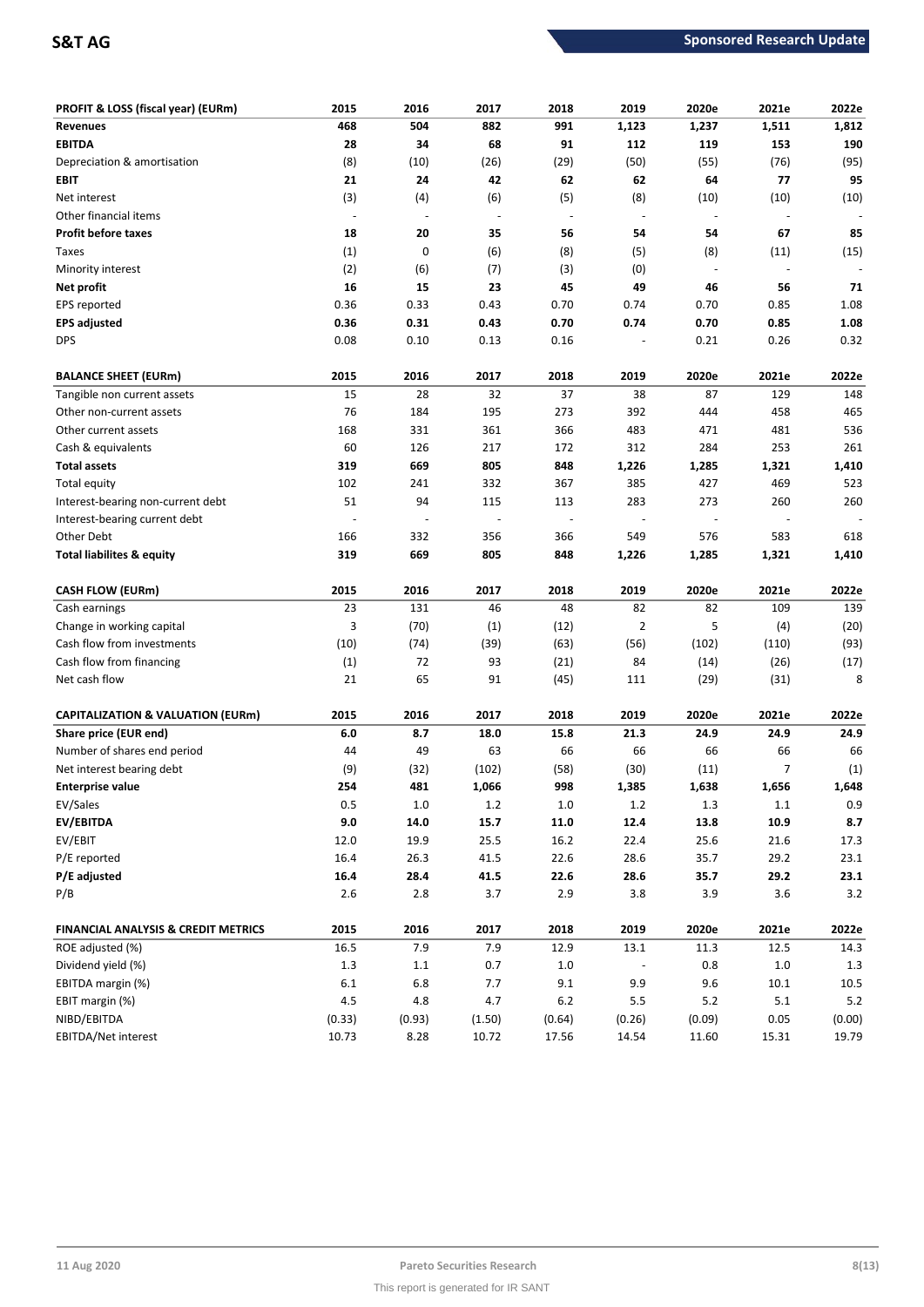## **Disclaimer and legal disclosures**

### **Origin of the publication or report**

This publication or report originates from Pareto Securities AS ("Pareto Securities"), reg. no. 956 632 374 (Norway), Pareto Securities AB, reg. no. 556206-8956 (Sweden) or Pareto Securities Limited, reg. no. 3994976, (United Kingdom) (together the Group Companies or the "Pareto Securities Group") acting through their common un it Pareto Securities Research. The Group Companies are supervised by the Financial Supervisory Authority of their respective home countries.

### **Content of the publication or report**

This publication or report has been prepared solely by Pareto Securities Research.

Opinions or suggestions from Pareto Securities Research may deviate from recommendations or opinions presented by other departments or companies in the Pareto Securities Group. The reason may typically be the result of differing time horizons, methodologies, contexts or other factors.

### **Sponsored research**

Please note that if this report is labelled as "sponsored research" on the front page, Pareto Securities has entered into an agreement with the company about the preparation of research reports and receives compensation from the company for this service. Sponsored research is prepared by the Research Department of Pareto Securities without any instruction rights by the company. Sponsored research is however commissioned for and paid by the company and such material is considered by Pareto Securities to qualify as an acceptable minor non-monetary benefit according to the EU MiFID II Directive.

### **Basis and methods for assessment**

Opinions and price targets are based on one or more methods of valuation, for instance cash flow analysis, use of multiples, behavioral technical analyses of underlying market movements in combination with considerations of the market situation and the time horizon. Key assumptions of forecasts, price targets and projections in research cited or reproduced appear in the research material from the named sources. The date of publication appears from the research material cited or reproduced. Opinions and estimates may be updated in subsequent versions of the publication or report, provided in subsequent versions of t that the relevant company/issuer is treated anew in such later versions of the publication or report.

Pareto Securities Research may provide credit research with more specific price targets based on different valuation methods, including the analysis of key credit ratios and other factors describing the securities creditworthiness, peer group analysis of securities with similar creditworthiness and different DCF-valuations. All descriptions of loan agreement structures and loan agreement features are obtained from sources which Pareto Securities Research believes to be reliable, but Pareto Securities Research does not represent or warrant their accuracy. Be aware that investors should go through the specific complete loan agreement before investing in any bonds and not base an investment decision based solely on information contained in this publication or report.

Pareto Securities Research has no fixed schedule for updating publications or reports.

Unless otherwise stated on the first page, the publication or report has not been reviewed by the issuer before dissemination. In instances where all or part of a report is presented to the issuer prior to publication, the purpose is to ensure that facts are correct.

### **Validity of the publication or report**

All opinions and estimates in this publication or report are, regardless of source, given in good faith and may only be valid as of the stated date of this publication or report and are subject to change without notice.

### **No individual investment or tax advice**

The publication or report is intended only to provide general and preliminary information to investors and shall not be construed as the basis for any investment decision. This publication or report has been prepared by Pareto Securities Research as general information for private use of investors to whom the publication or report has been distributed, but it is not intended as a personal recommendation of partiɑɪlar financial instruments or strategies and thus it does not provide individually tailored investmen tadvice, and does not take into account the individual investor's particular<br>financial situation suitability of an investment as regards his/her financial and fiscal situation and investment objectives. The investor bears the risk of losses in connection with an investment.

Before acting on any information in this publication or report, we recommend consulting your financial advisor.

The information contained in this publication or report does not constitute advice on the tax consequences of making any particular investment decision. Each investor shall make his/her own appraisal of the tax and other financial merits of his/her investment.

### **Sources**

This publication or report may be based on or contain information, such as opinions, recommendations, estimates, price targets and valuations which emanate from Pareto Securities Research' analysts or representatives, publicly available information, information from other units or companies in the Group Companies, or other named sources.

To the extent this publication or report is based on or contains information emanating from other sources ("Other Sources") than Pareto Securities Research ("External Information"), Pareto Securities Research has deemed the Other Sources to be reliable but neither the companies in the Pareto Securities Group, others associated or affiliated with said companies nor any other person, guarantee the accuracy, adequacy or completeness of the External Information.

### **Ratings**

| Equity ratings: | "Buy"  | Pareto Securities Research expects this financial instrument's total return to exceed 10% over the next 12 months                   |
|-----------------|--------|-------------------------------------------------------------------------------------------------------------------------------------|
|                 | "Hold" | Pareto Securities Research expects this financial instrument's total return to be between -10% and 10% over the next 12 months      |
|                 | "Sell" | Pareto Securities Research expects this financial instrument's total return to be negative by more than 10% over the next 12 months |

Analysts Certification<br>The research analyst(s) whose name(s) appear on research reports prepared by Pareto Securities Research certify that: (i) all of the views expressed in the research report accurately reflect their pe "Hold" Pareto Securities Research expects this financial instrument's total return to be between -1.0% and 10% over the next 12 months<br>"Sell" Pareto Securities Research expects this financial instrument's total return to b research analysts in research reports that are prepared by Pareto Securities Research.

The research analysts whose names appears on research reports prepared by Pareto Securities Research received compensation that is based upon various factors including Pareto Securities' total<br>revenues, a portion of which

### **Limitation of liability**

Pareto Securities Group or other associated and affiliated companies assume no liablity as regards to any investment, divestment or retention decision taken by the investor on the basis of this<br>publication or report. In no resulting from the information in this publication or report.

Neither the information nor any opinion which may be expressed herein constitutes a soligitation by Pareto Securities Research of purchase or sale of any securities nor does it constitute a soligitation to any person in any jurisdiction where solicitation would be unlawful. All information contained in this research report has been compiled from sources believed to be reliable. However, no representation or warranty, express or implied, is made with respect to the completeness or accuracy of its contents, and it is not to be relied upon as authoritative.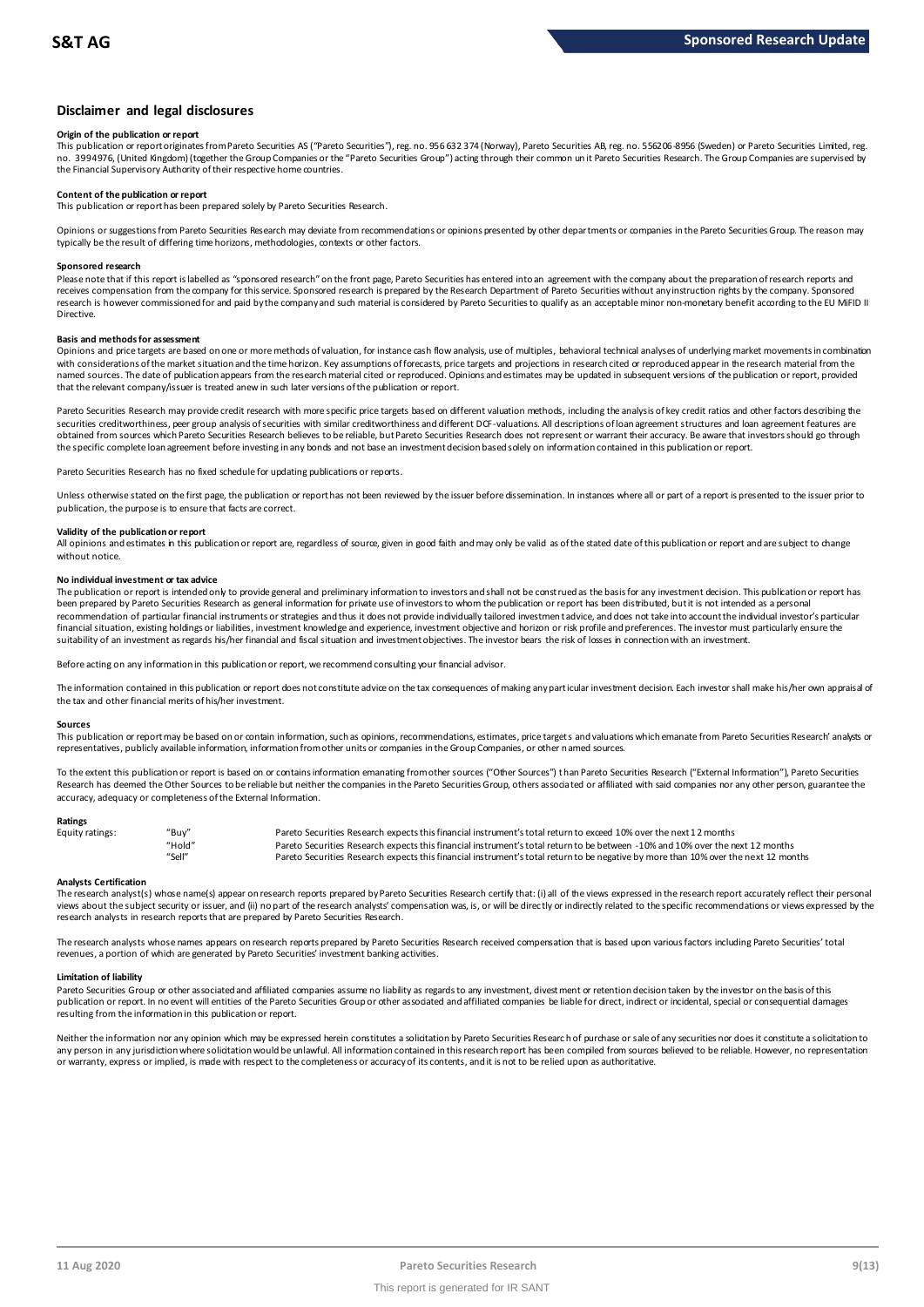### **Risk information**

The risk of investing in certain financial instruments, including those mentioned in this document, is generally high, as their market value is exposed to a lot of different factors such as the operational and financial conditions of the relevant company, growth prospects, change in interest rates, the economic and political environment, foreign exchange rates, shifts in market sentiments etc. Where an investment met.<br>or securit the investor. Past performance is not a guide to future performance. Estimates of future performance are based on assumptions that may not be realized. When investing in individual shares, the investor may lose all or part of the investments.

### **Conflicts of interest**

Companies in the Pareto Securities Group, affiliates or staff of companies in the Pareto Securities Group, may perform services for, solicit business from, make a market in, hold long or short positions in, or otherwise be interested in the investments (including derivatives) of any company mentioned in the publication or report.

In addition Pareto Securities Group, or affiliates, may from time to time have a broking, advisory or other relationship with a company which is the subject of or referred to in the relevant Research, including acting as that company's official or sponsoring broker and providing investment banking or other financial services. It is the policy of Pareto to seek to act as corporate adviser or broker to some of the<br>companies which a

To limit possible conflicts of interest and counter the abuse of inside knowledge, the analysts of Pareto Securities Research are subject to internal rules on sound ethical conduct, the management of inside<br>information, ha legislation and relevant industry standards. The object of the internal rules is for example to ensure that no analyst will abuse or cause others to abuse confidential information. It is the policy of Pareto Securities Research that no link exists between revenues from capital markets activities and individual analyst remuneration. The Group Companies are members of national stockbrokers' associations in each of the countries in which the Group Companies have their head offices. Internal rules have been developed in accordance with recommendations issued by the stockbrokers associations. This material has been prepared following the Pareto Securities Conflict of Interest Policy.

The guidelines in the policy indude rules and measures aimed at achieving a sufficient degree of independence between various departments, business areas and sub-business areas within the Pareto<br>Securities Group in order t measures is to restrict the flow of information between certain business areas and sub-business areas within the Pareto Securities Group, where conflicts of interest may arise and to safeguard the impartialness of the empl The guidelines in the policy indude rules and measures aimed at achieving a sufficient degree of independence between various departments, business areas and sub-business areas within the Pareto<br>Securities Group in order t Walls, to restrict the flows of sensitive information from such departments. The internal guidelines also include, without limitation, rules aimed at securing the impartialness of, e.g., analysts working in the<br>Pareto Secu Pareto Securities Group rules concerning contacts with covered companies and rules concerning personal account trading carried out by analysts.

### **Distribution restriction**

The securities referred to in this publication or report may not be eligible for sale in some jurisdictions and persons into whose possession this document comes should inform themselves about and observe Pareto Securities Group rules concerning contacts with covered companies and rules concerning personal account trading carried out by analysts.<br>Distribution restriction<br>The securities referred to in this publication or rep Authority (FCA).

This research is only intended for and may only be distributed to institutional investors in the United States and U.S entities seeking more information about any of the issuers or securities discussed in this report should contact Pareto Securities Inc. at 150 East 52nd Street, New York, NY 10022, Tel. 212 829 4200.

Pareto Securities Inc. is a broker-dealer registered with the U.S. Securities and Exchange Commission and is a member of FINRA & SIPC. U.S. To the extent required by applicable U.S. laws and regulations, Pareto Securities Inc. accepts responsibility for the contents of this publication. Investment products provided by or through Pareto Securities Inc. or Pareto Securities Research are not FDIC insured, may lose value and are not guaranteed by Pareto Securities Inc. or Pareto Securities Research. Investing in non-U.S. securities may entail certain risks. This document does not constitute or form part of any offer for sale or subscription, nor shall it or any part of it form the basis of or be relied on in connection with any contract or commitment whatsoever. The securities of non-U.S. issuers may not be registered with or subject to SEC reporting and other requirements. The information available about non-U.S. companies may be limited, and non-U.S. companies are generally not subject to the same uniform auditing and subject to the same unif reporting standards as U.S. companies. Market rules, conventions and practices may differ from U.S. markets, adding to transaction costs or causing delays in the purchase or sale of securities. Securities of some non-U.S. companies may not be as liquid as securities of comparable U.S. companies. Fluctuations in the values of national currencies, as well as the potential for governmental restrictions on currency movements, can significantly erode principal and investment returns.

Pareto Securities Research may have material conflicts of interest related to the production or distribution of this research report which, with regard to Pareto Securities Research, are disclosed herein.

### **Distribution in Singapore**

Pareto Securities Pte Ltd holds a Capital Markets Services License is an exempt financial advisor under Financial Advisers Act, Chapter 110 ("FAA") of Singapore and a subsidiary of Pareto Securities AS.

This report is directed solely to persons who qualify as "accredited investors", "expert investors" and "institutional investors" as defined in section 4A(1) Securities and Futures Act, Chapter 289 ("SFA") Distribution in Singapore<br>Pareto Securities Pte Ltd holds a Capital Markets Services License is an exempt financial advisor under Financial Advisers Act, Chapter 110 ("FAA") of Singapore and a subsidiary of Pareto Securiti person. You should seek advice from a financial adviser regarding the suitability of any product referred to in this report, taking into account your specific financial objectives, financial situation or particular needs before making a commitment to purchase any such product. Please contact Pareto Securities Pte Ltd, 16 Collyer Quay, # 2 7-02 Income at Raffles, Singapore 049318, at +65 6408 9800 in matters arising from, or in connection with this report.

Additional provisions on Recommendations distributed in the Canada<br>Canadian recipients of this research report are advised that this research report is not, and under no circumstances is it to be construed as an offer to s that may be described herein. This research report is not, and under no circumstances is it to be construed as, a prospectus, offering memorandum, advertisement or a public offering in Canada of such from, or in connection with this report.<br>Additional provisions on Recommendations distributed in the Canada<br>Canadian recipients of this research report are advised that this research report is not, and under no circumstanc representation to the contrary is an offence. Any securities described or discussed within this research report may only be distributed in Canada in accordance with applicable provincial and territorial<br>securities laws. An securities regulators and only by a dealer properly registered under applicable securities laws or, alternatively, pursuant to an exemption from the dealer registration requirement in the relevant province or territory of Canada in which such offer or sale is made. Under no circumstances is the information contained herein to be construed as investment advice in any province or territory of Canada nor should it be construed as being tailored to the needs of the recipient. Canadian redpients are advised that Pareto Securities AS, its affiliates and its authorized agents are not responsible for, nor do they accept, any liability whatsoever for any direct or consequential loss arising from any use of this research report or the information contained herein.

### **Distribution in United Kingdom**

This publication is issued for the benefit of persons who qualify as eligible counterparties or professional dients and should be made available only to such persons and is exempt from the restriction on financial promotion in s21 of the Financial Services and Markets Act 2000 in reliance on provision in the FPO.

### **Copyright**

This publication or report may not be mechanically duplicated, photocopied or otherwise reproduced, in full or in part, under applicable copyright laws. Any infringement of Pareto Securities Research's copyright can be pursued legally whereby the infringer will be held liable for any and all losses and expenses incurred by the infringement.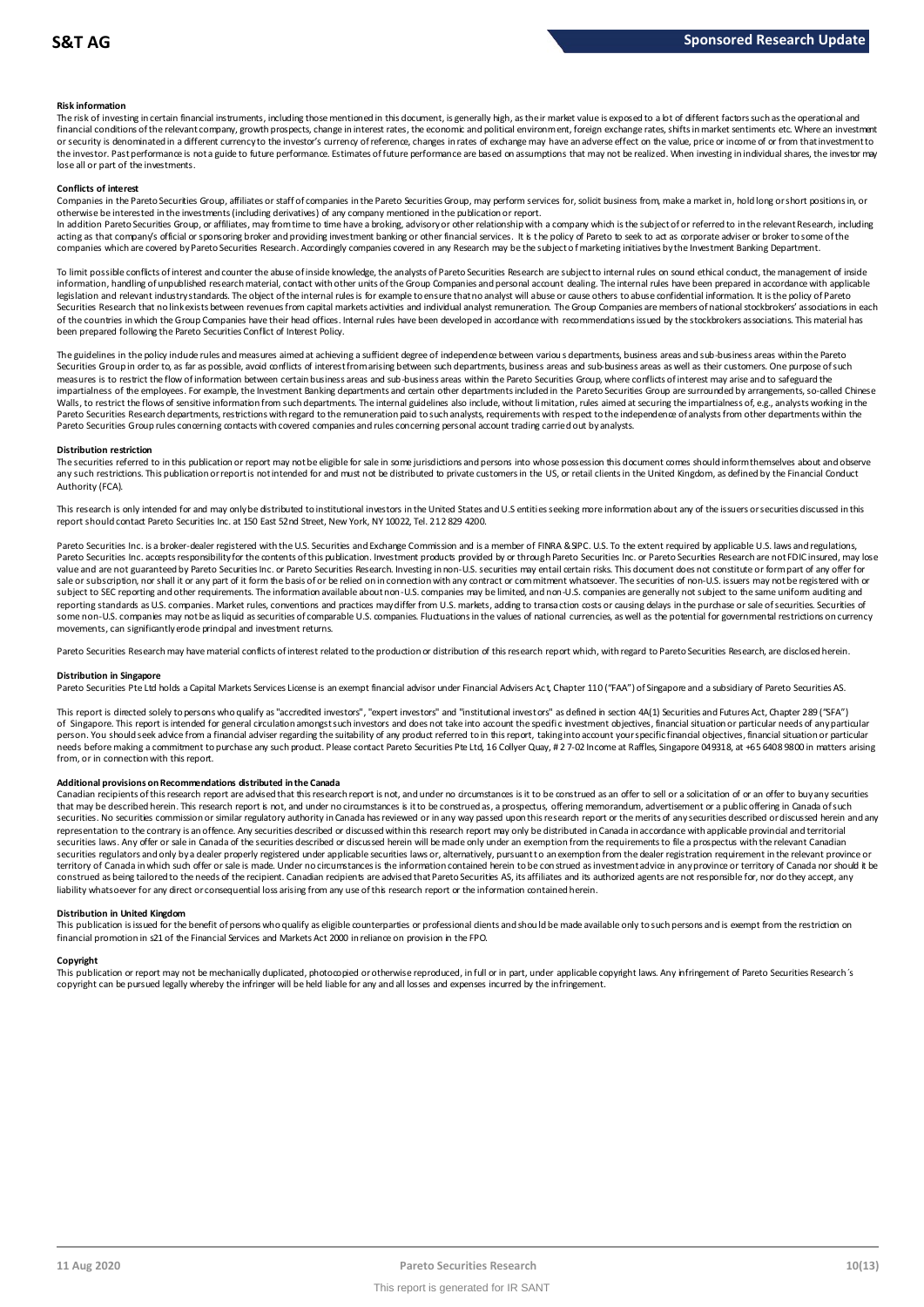### **Appendix A**

### Disclosure requirements pursuant to the Norwegian Securities Trading Regulations section 3-10 (2) and section 3-11 (1), letters a-b

The below list shows companies where Pareto Securities AS -together with affiliated companies and/or persons – own a portion of the shares exceeding 5 % of the total share capital in any company where a recommendation has been produced or distributed by Pareto Securities AS.

|                                                                                  |                             |       | 2012 2013 DISCLOSURE Requirements bursuant to the Norwegian Securities Trading Regulations section 3-10(2) and section 3-11(1). Tetters a-b          |                             |       |
|----------------------------------------------------------------------------------|-----------------------------|-------|------------------------------------------------------------------------------------------------------------------------------------------------------|-----------------------------|-------|
| where a recommendation has been produced or distributed by Pareto Securities AS. |                             |       | The below list shows companies where Pareto Securities AS -together with affiliated companies and/or persons –own a portion of the shares exceeding! |                             |       |
| Companies                                                                        | No. of shares Holdings in % |       | Companies                                                                                                                                            | No. of shares Holdings in % |       |
| <b>Helgeland Sparebank</b>                                                       | 2.009.280                   | 9.63% | SpareBank 1Østfold Akersl                                                                                                                            | 1139.560                    | 9.20% |
| Pareto Bank ASA                                                                  | 14.901.908                  | 2133% | Sparebanken Vest                                                                                                                                     | 6.370.851                   | 5.94% |
|                                                                                  |                             |       |                                                                                                                                                      |                             |       |

| <b>I GIVIV DAIIN AVA</b>                                                                                                              | 17.JU 1.JUU                 |       | <u>2.</u> 2007 <b>DUCH CUCHING I</b> | <b>U.U.U.U.U</b>            | <b>J.JT/U</b> |
|---------------------------------------------------------------------------------------------------------------------------------------|-----------------------------|-------|--------------------------------------|-----------------------------|---------------|
| Pareto Securities AS or its affiliates own as determined in accordance with FINRA Rule 2241. 1 % or more of the equity securiies of : |                             |       |                                      |                             |               |
| Companies                                                                                                                             | No. of shares Holdings in % |       | Companies                            | No. of shares Holdings in % |               |
| <b>Helgeland Sparebank</b>                                                                                                            | 2.009.280                   | 9.63% | SpareBank 1SMN                       | 1881442                     | 145%          |
| NHST Media Group AS                                                                                                                   | 17.900                      | 139%  | SpareBank 1Østfold Akersl            | 1,139,560                   | 9.20%         |
| Pareto Bank ASA                                                                                                                       | 14.901.908                  | 2133% | Sparebanken Møre                     | 305.239                     | 3.09%         |
| Selvaag Bolig ASA                                                                                                                     | 2.177.497                   | 2.32% | Sparebanken Sør                      | 433,444                     | 2.77%         |
| SpareBank 1BV                                                                                                                         | 1655.220                    | 2.62% | Sparebanken Vest                     | 6.370.851                   | 5.94%         |
| SpareBank 1Nord-Norge                                                                                                                 | 3.245.605                   | 3.23% | <b>Totens Sparebank</b>              | 78.246                      | 128%          |

Pareto Securities AS may hold financial instruments in companies where a recommendation has been produced or distributed by Breto Securities AS in connection with rendering investment services, including Market Making.

| Company                  | Analyst<br>holdings* | Total<br>holdings | Company                    | Analyst<br>holdings* | Total<br>holdings | Company                | Analyst<br>holdings* | Total<br>holdings |
|--------------------------|----------------------|-------------------|----------------------------|----------------------|-------------------|------------------------|----------------------|-------------------|
| Adevinta                 | 0                    | 574               | Golden Ocean Group         | 0                    | 1744              | Quantafuel             | 0                    | 2,540             |
| AF Gruppen               | $\Omega$             | 19,185            | Grieg Seafood              | $\Omega$             | 6,258             | <b>REC Silicon</b>     | 0                    | 32,708            |
| Aker                     | 0                    | 791               | Hafnia Limited             | $\Omega$             | 30,000            | SalM ar                | 0                    | 385               |
| Aker BP                  | 0                    | 23,126            | <b>Helgeland Sparebank</b> | 0                    | 2,777             | Sandnes Sparebank      | 0                    | 25,782            |
| American Shipping Compar | 0                    | 3,500             | Ice Group                  | 0                    | 104,391           | Sbanken                | 0                    | 4,520             |
| Atlantic Sapphire        | $\Omega$             | 1,105             | Jæren Sparebank            | 0                    | 500               | Scatec Solar           | 0                    | 35,000            |
| Austevoll Seafood        | 0                    | 635               | Komplett Bank              | 0                    | 94,300            | Schibsted ASA A Aksjer | 0                    | 232               |
| Avance Gas               | $\Omega$             | 4,456             | Kongsberg Gruppen          | $\Omega$             | 34,274            | Schibsted ASA B Aksjer | 0                    | 607               |
| Axactor                  | 0                    | 11,376            | <b>KWS</b>                 | 75                   | 75                | Selvaag Bolig          | 0                    | 2,350             |
| <b>Bakkafrost</b>        | 0                    | 204               | Lerøy Seafood              | 0                    | 3,814             | SpareBank 1BV          | 0                    | 22,000            |
| <b>BASF</b>              | 270                  | 270               | Mowi                       | $\Omega$             | 3,779             | SpareBank 1Nord-Norge  | 0                    | 26,050            |
| <b>B</b> onheur          | 0                    | 37,076            | <b>NORBIT</b>              | 0                    | 8,155             | SpareBank 1SMN         | 0                    | 18,740            |
| <b>BRABank</b>           | 0                    | 1,371,000         | Nordic Semiconductor       | $\Omega$             | 6,765             | SpareBank 1SR-Bank     | 0                    | 42,601            |
| <b>BW Energy Limited</b> | 0                    | 43,075            | Norsk Hydro                | 0                    | 102,321           | SpareBank 1Østlandet   | 0                    | 7,921             |
| <b>BW</b> Offshore       | 0                    | 8,326             | Norske Skog                | 0                    | 3,550             | Sparebanken Sør        | 0                    | 16,135            |
| <b>DNB</b>               | 0                    | 31,464            | Norwegian Air Shuttle      | $\Omega$             | 40,028            | Sparebanken Vest       | 0                    | 14,924            |
| <b>DNO</b>               | 0                    | 499,263           | Norwegian Finans Holding   | 0                    | 3,310             | Sparebanken Øst        | 0                    | 1.500             |
| Elkem                    | 0                    | 5,218             | <b>NTS</b>                 | 0                    | 2,172             | Stolt-Nielsen          | 0                    | 41,317            |
| Entra                    | 0                    | 10,537            | Ocean Yield                | 0                    | 46,005            | Storebrand             | 0                    | 7,552             |
| Equinor                  | $\Omega$             | 5,002             | Okeanis Eco Tankers        | $\Omega$             | 2,000             | Subsea 7               | $\Omega$             | 3,198             |
| Europris                 | 0                    | 13,469            | Orkla                      | 0                    | 18,699            | Telenor                | 0                    | 2,076             |
| Fjord1                   | $\Omega$             | 50,000            | Panoro Energy              | $\Omega$             | 9.285             | TGS-NOPEC              | $\Omega$             | 2,000             |
| Fjordkraft Holding       | 0                    | 12,000            | Pareto Bank                | 0                    | 1,278,298         | VOWASA                 | 0                    | 6.281             |
| Frontline                | 0                    | 28,710            | Pexip Holding              | 0                    | 7,000             | <b>XXL</b>             | 0                    | 12,573            |
| Gjensidige Forsikring    | $\Omega$             | 7,280             | Protector Forsikring       | $\Omega$             | 14,000            | Yara International     | 0                    | 14,175            |

This overview is updated monthly (last updated 10.07.2020).

\*Analyst holdings ref ers t o posit ions held by t he Paret o Securit ies AS analyst covering t he company.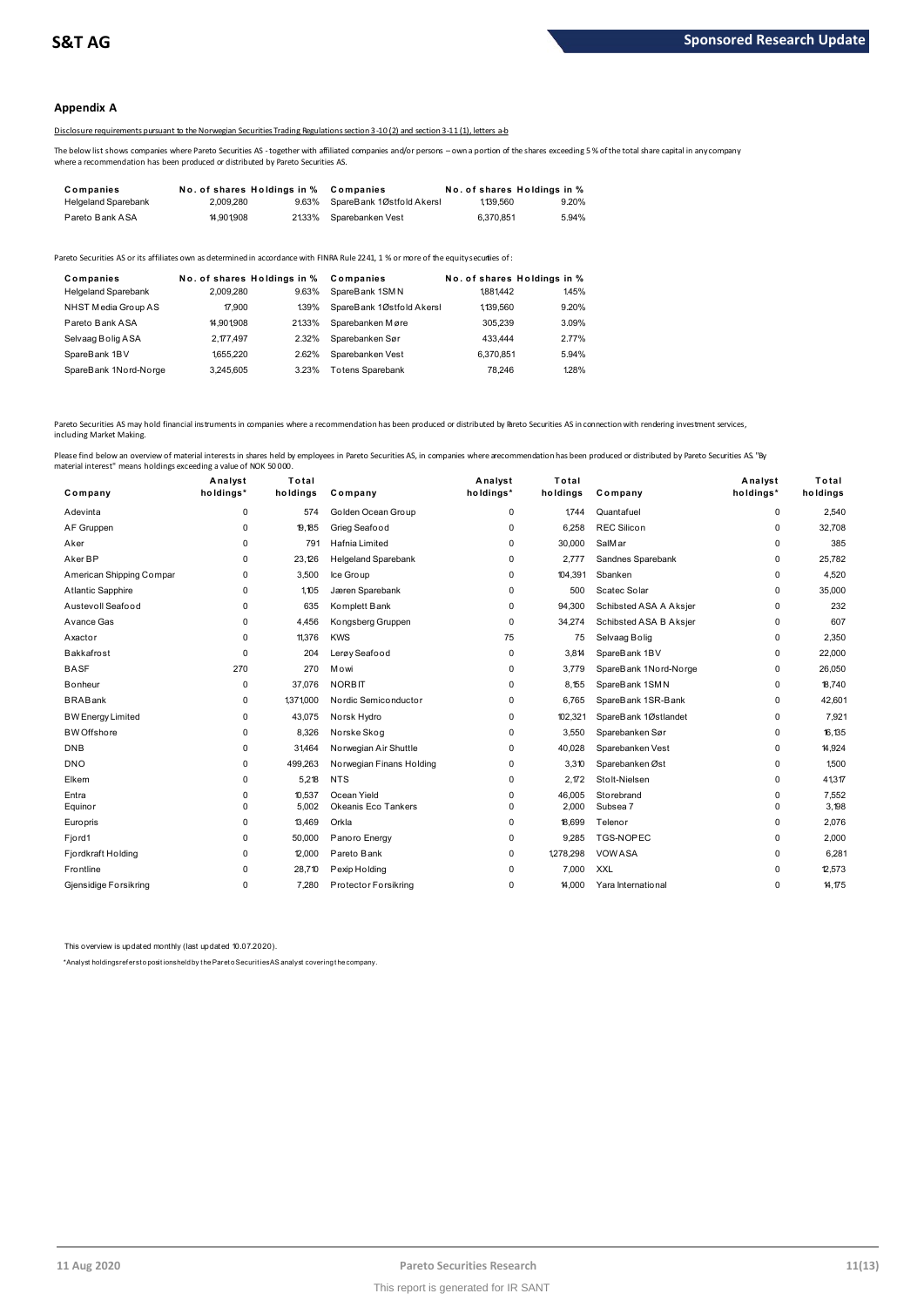## **Appendix B**

Disclosure requirements pursuant to the Norwegian Securities Trading Regulation § 3-11, letters e-f, ref the Securities Trading Act Section 3-10

Overview over issuers of financial instruments where Pareto Securities AS have prepared or distributed investment recommendation, where Pareto Securities AS have been lead manager/co-lead manager or have rendered publicly known not immaterial investment banking services over the previous 12 months:

| 24SevenOffice Scandinavia AB  | <b>HafniaLimited</b>               | Pexip Holding ASA          |
|-------------------------------|------------------------------------|----------------------------|
| Acconer AB                    | Helgeland Sparebank                | Pinewood Laboratories      |
| Advanzia Bank                 | HKN Energy Ltd                     | Pioneer Property Group     |
| Africa Energy                 | Ice Group                          | Pioneer Property Group ASA |
| African Petroleum Corporation | <b>ICWHolding</b>                  | ProvidencesInv. Mngmt Pty  |
| Aker ASA                      | Kingfish Zeeland                   | Salmon Evolution AS        |
| American Tanker, Inc.         | Klaveness Combination Carriers ASA | SandnesSparebank           |
| Aprila Bank ASA               | Komplett Bank ASA                  | Scorpio BulkersInc.        |
| <b>Belships</b>               | Kongsberg Automotive               | Seadrill                   |
| Boreal Holding AS             | LifeFit                            | Sparebanken Vest           |
| Borr Drilling Ltd.            | Luxaviation Holding                | Stolt Nilsen               |
| <b>BRAbank</b>                | Mercell Holding AS                 | TEMPTON Dienst leist ungen |
| <b>BRABank ASA</b>            | Monobank ASA                       | United Camping AB          |
| <b>BWEnergy</b>               | Mutares SE& Co. KGaA               |                            |
| Cabonline Group Holding AB    | Navigator Holdings                 |                            |
| Cibus Nordic Real Est at e AB | Next BiometricsGroup ASA ("NEXT")  |                            |
| Digiplex                      | Northern Ocean                     |                            |
| <b>DOFASA</b>                 | Norwegian Air Shuttle              |                            |
| DOF Subsea AS                 | Nouveau Monde Graphite             |                            |
| Erwe Immobilien               | Ocean Yield                        |                            |
| Euromicron AG                 | Odfjell SE                         |                            |
| Filo Mining Corp              | ParetoBank                         |                            |
| Floatel                       | Petroleum Geo-Services             |                            |
|                               |                                    |                            |

This overview is updated monthly (this overview is for the period 30.06.2019 - 30.06.2020).

## **Appendix C**

Disclosure requirements pursuant to the Norwegian Securities Trading Requiation § 3-11(4)

### Distribution of recommendations % distribution Recommendation Buy 64% Hold  $31%$ Sell  $4%$

| Distribution of recommendations (transactions*) |                  |  |  |  |
|-------------------------------------------------|------------------|--|--|--|
| Recommendation                                  | $%$ distribution |  |  |  |
| Buy                                             | 75%              |  |  |  |
| Hold                                            | 25%              |  |  |  |
| Sell                                            | 0%               |  |  |  |

\* Companies under coverage with which Pareto Securities Group has on-going or completed public investment banking services in the previous 12 months This overview is updated monthly (last updated 10.07.2020).